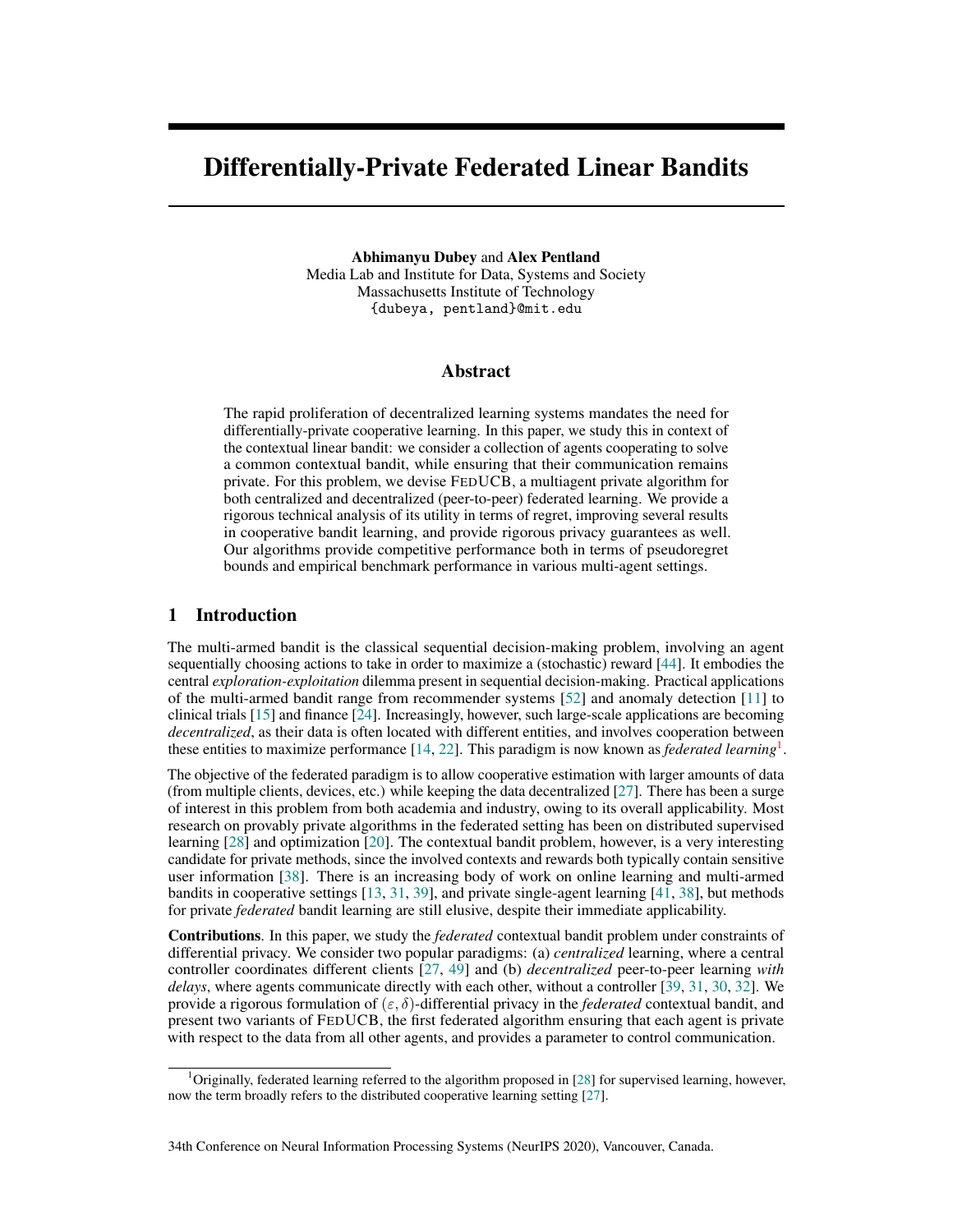Next, we prove rigorous bounds on the cumulative group pseudoregret obtained by FEDUCB. In the centralized setting, we prove a high probability regret bound of  $\tilde{O}(d^{3/4}\sqrt{MT/\varepsilon})$  which matches the non-private bound in terms of its dependence on  $T$  and  $M$ . In the decentralized case, we prove a corresponding regret bound of  $\tilde{O}(d^{3/4}\sqrt{\text{(diameter(G))MT/\varepsilon}})$ , where G is the communication network between agents. In addition to the regret bounds, we present a novel analysis of communication complexity, and its connections with the privacy budget and regret.

# 2 Related Work

Multi-Agent and Distributed Bandits. Bandit learning in multi-agent distributed settings has received attention from several academic communities. Channel selection in distributed radio networks consider the (context-free) multi-armed bandit with collisions [\[35,](#page-20-10) [37,](#page-20-11) [36\]](#page-20-12) and cooperative estimation over a network with delays [\[31,](#page-20-5) [30,](#page-20-8) [32\]](#page-20-9). For the contextual case, recent work has considered non-private estimation in networks with delays [\[12,](#page-19-5) [13,](#page-19-4) [48,](#page-21-3) [29\]](#page-20-13). A closely-related problem is that of bandits with side information  $[8, 5]$  $[8, 5]$  $[8, 5]$ , where the single learner obtains multiple observations every round, similar to the multi-agent communicative setting. Our work builds on the remarkable work of Abbasi-Yadkori *et al.*[\[1\]](#page-19-8), which in turn improves the LinUCB algorithm introduced in [\[33\]](#page-20-14).

Differential Privacy. Our work utilizes *differential privacy*, a cryptographically-secure privacy framework introduced by Dwork [\[16,](#page-19-9) [18\]](#page-19-10) that requires the behavior of an algorithm to fluctuate only slightly (in probability) with any change in its inputs. A technique to maintain differential privacy for the continual release of statistics was introduced in [\[10,](#page-19-11) [17\]](#page-19-12), known as the *tree-based* algorithm that privatizes the partial sums of n entries by adding at most  $\log n$  noisy terms. This method has been used to preserve privacy across several online learning problems, including convex optimization [\[26,](#page-20-15) [25\]](#page-20-16), online data analysis [\[23\]](#page-20-17), collaborative filtering [\[6\]](#page-19-13) and data aggregation [\[9\]](#page-19-14). In the single-agent bandit setting, differential privacy using tree-based algorithms have been explored in the multi-armed case [\[43,](#page-21-4) [40,](#page-20-18) [46\]](#page-21-5) and the contextual case [\[41\]](#page-20-7). In particular, our work uses several elements from [\[41\]](#page-20-7), extending their single-agent results to the federated multi-agent setting. For the multi-agent multiarmed (i.e., context-free) bandit problem, differentially private algorithms have been devised for the centralized [\[45\]](#page-21-6) and decentralized [\[14\]](#page-19-2) settings. Empirically, the advantages of privacy-preserving contextual bandits has been demonstrated in the work of Malekzadeh *et al.*[\[38\]](#page-20-4), and Hannun *et al.*[\[21\]](#page-19-15) consider a centralized multi-agent contextual bandit algorithm that use secure multi-party computations to provide privacy guarantees (both works do not have any regret guarantees).

To the best of our knowledge, this paper is the first to investigate differential privacy for contextual bandits in the federated learning setting, in both centralized and decentralized environments. Our work is most closely related to the important work of  $[1, 41]$  $[1, 41]$  $[1, 41]$ , extending it to federated learning.

## 3 Background and Preliminaries

We use boldface to represent vectors, e.g.,  $x$ , and matrices, e.g.,  $X$ . For any matrix  $X$ , its Gram matrix is given by  $X^{\top}X$ . Any symmetric matrix  $X$  is positive semi-definite (PSD) if  $y^{\top}Xy \geq 0$ for any vector y, and we denote PSD by  $X \ge 0$ . For any PSD matrix X we denote the ellipsoid X-norm of vector  $y$  as  $||y||_X = \sqrt{y^{\top} X y}$ . For two matrices X and  $Y, X \succcurlyeq Y$  implies that  $X - Y \ge 0$ . For any PSD matrix X and vectors u, v, we denote the X-ellipsoid inner product as  $\langle u, v \rangle_{\mathbf{X}} = u^{\top} \mathbf{X} v$ , and drop the subscript when  $\mathbf{X} = \mathbf{I}$ . We denote the set  $\{a, a+1, ..., b-1, b\}$ by the shorthand  $[a, b]$ , and if  $a = 1$  we refer to it as  $[b]$ . We denote the  $\gamma^{th}$  power of graph  $\mathcal G$  as  $\mathcal G_\gamma$  $(\mathcal{G}_{\gamma})$  has edge  $(i, j)$  if the shortest distance between i and j in  $\mathcal{G}$  is  $\leq \gamma$ ).  $N_{\gamma}(v)$  denotes the set of nodes in G at a distance of at most  $\gamma$  (including itself) from node  $v \in \mathcal{G}$ .

Federated Contextual Bandit. This is an extension of the linear contextual bandit [\[33,](#page-20-14) [1\]](#page-19-8) involving a set of M agents. At every trial  $t \in [T]$ , each agent  $i \in [M]$  is presented with a *decision set*  $\mathcal{D}_{i,t} \subset \mathbb{R}^d$  from which it selects an action  $x_{i,t} \in \mathbb{R}^d$ . It then obtains a reward  $y_{i,t} = x_{i,t}^\top \theta^* + \eta_{i,t}$ where  $\theta^* \in \mathbb{R}^d$  is an unknown (but fixed) parameter and  $\eta_{i,t}$  is a noise parameter sampled i.i.d. every trial for every agent. The objective of the agents is to minimize the cumulative *group pseudoregret*: [2](#page-1-0)

 $\mathcal{R}_M(T) = \sum_{i=1, t=1}^{M,T} \langle \boldsymbol{x}_{i,t}^* - \boldsymbol{x}_{i,t}, \boldsymbol{\theta}^* \rangle$ , where  $\boldsymbol{x}_{i,t}^* = \arg \max_{\boldsymbol{x} \in \mathcal{D}_{i,t}} \langle \boldsymbol{x}, \boldsymbol{\theta}^* \rangle$  is optimal.

<span id="page-1-0"></span><sup>&</sup>lt;sup>2</sup>The *pseudoregret* is an expectation (over the randomness of  $\eta_{i,t}$ ) of the stochastic quantity *regret*, and is more amenable to high-probability bounds. However, a bound over the pseudoregret can also bound the regret with high probability, e.g., by a Hoeffding concentration (see, e.g., [\[47\]](#page-21-7)).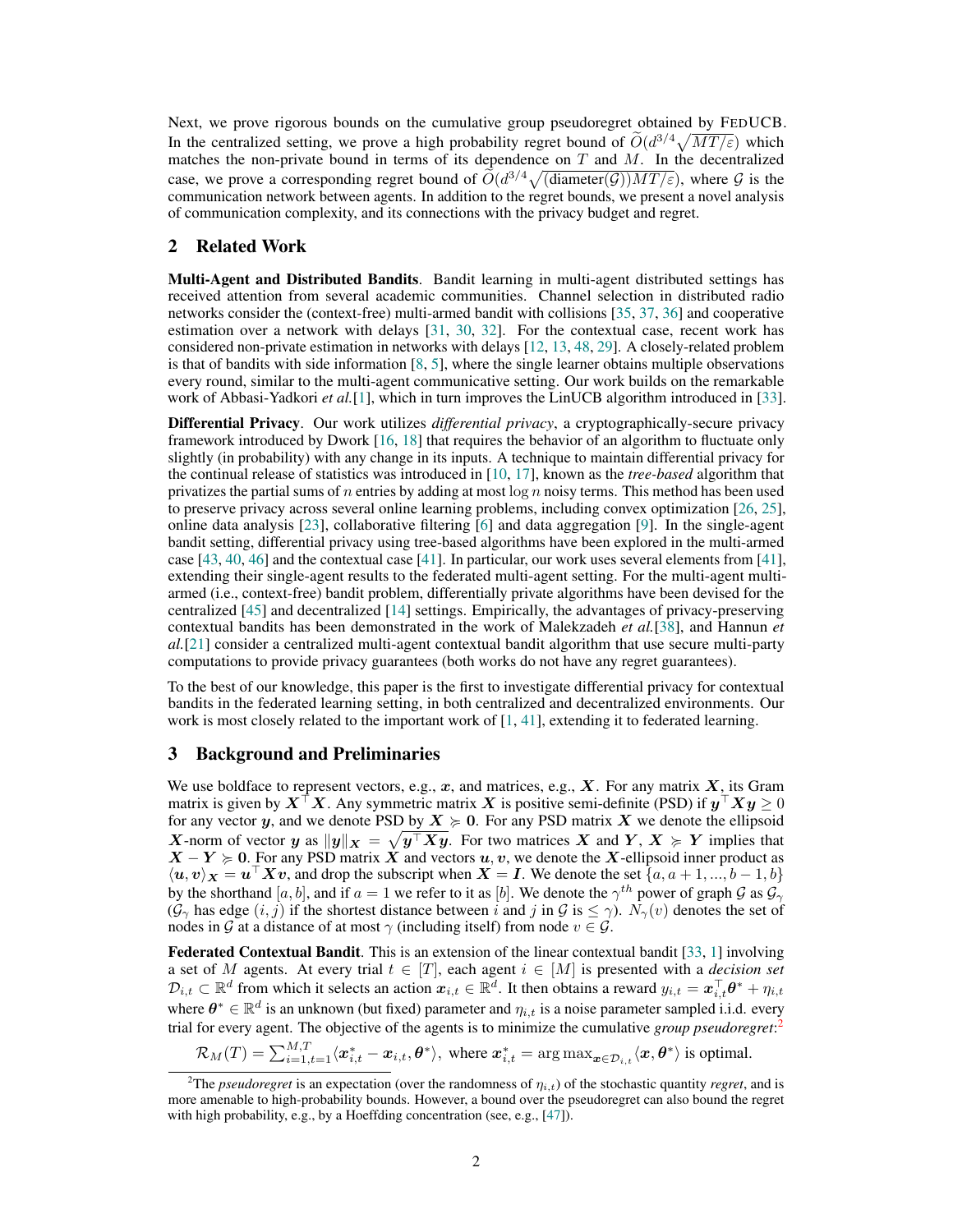In the single-agent setting, the optimal regret is  $O(\frac{1}{2} + \frac{1}{2})$ √  $dT$ ), which has been matched by a variety of algorithms, most popular of them being the ones based on upper confidence bounds (UCB) [\[1,](#page-19-8) [33,](#page-20-14) [4\]](#page-19-16). In *non-private* distributed contextual bandits, a group pseudoregret of  $O(\sqrt{dMT})$  has been achieved [\[48,](#page-21-3) [49\]](#page-21-2), which is the order-optimality we seek in our algorithms as well.

*Assumptions.* We assume: *(a)* bounded action set:  $\forall i, t, ||x_{i,t}|| \leq L$ , *(b)* bounded mean reward:  $\forall x,\langle \theta^*,x\rangle\leq 1,$   $(c)$  bounded target parameter:  $\|\theta^*\|\leq S,$   $(d)$  sub-Gaussian rewards:  $\forall i,t,~\eta_{i,t}$  is  $\sigma$ sub-Gaussian, *(e)* bounded decision set:  $\forall i, t \ \mathcal{D}_{i,t}$  is compact, *(f)* bounded reward:  $\forall i, t, |y_{i,t}| \leq B$ .<sup>[3](#page-2-0)</sup>

Differential Privacy. The contextual bandit problem involves two sets of variables that any agent must private to the other participating agents – the available decision sets  $(\mathcal{D}_{i,t})_{t\in[T]}$  and observed rewards  $(y_{i,t})_{t\in[T]}$ . The adversary model assumed here is to prevent any two colluding agents j and  $k$  to obtain non-private information about any specific element in agent  $i$ 's history. That is, we assume that each agent is a trusted entity that interacts with a new user at each instant t. Therefore, the context set  $(\mathcal{D}_{i,t})$  and outcome  $(y_{i,t})$  are sensitive variables that the user trusts only with the agent i. Hence, we wish to keep  $(\mathcal{D}_{i,t})_{t\in[T]}$  private. However, the agent only stores the chosen actions  $(x_{i,t})_{t\in[T]}$  (and not all of  $\mathcal{D}_{i,t}$ ), and hence making our technique differentially private with respect to  $(\left(\bm{x}_{i,t}, y_{i,t}\right))_{t\in[T]}$  will suffice. We first denote two sequences  $S_i = \left((\bm{x}_{i,t}, y_{i,t})\right)_{t\in[T]}$  and  $S_i' = ((x_{i,t}', y_{i,t}'))_{t \in [T]}$  as t-neighbors if for each  $t' \neq t$ ,  $(x_{i,t}, y_{i,t}) = (x_{i,t}', y_{i,t}')$ . We can now provide the formal definition for federated differential privacy:

**Definition 1** (Federated Differential Privacy). *In a federated learning setting with*  $M \geq 2$  *agents, a randomized multiagent contextual bandit algorithm*  $A = (A_i)_{i=1}^M$  *is*  $(\varepsilon, \delta, M)$ *-federated differentially private under continual multi-agent observation if for any*  $i, j$  *s.t.*  $i \neq j$ *, any* t *and set of sequences*  $\mathbf{S}_i = (S_k)_{k=1}^M$  and  $\mathbf{S}'_i = (S_k)_{k=1, k\neq i}^M \cup S'_i$  such that  $S_i$  and  $S'_i$  are t-neighboring, and any subset of *actions*  $S_j \subset \mathcal{D}_{j,1} \times \mathcal{D}_{j,2} \times ... \times \mathcal{D}_{j,T}$  *of actions, it holds that:* 

$$
\mathbb{P}\left(A_j\left(\mathbf{S}_i\right)\in\mathcal{S}_j\right)\leq e^{\varepsilon}\cdot\mathbb{P}\left(A_j\left(\mathbf{S}'_i\right)\in\mathcal{S}_j\right)+\delta.
$$

Our notion of federated differential privacy is formalizing the standard intuition that "the action chosen by any agent must be sufficiently impervious (in probability) to any single  $(x, y)$  pair from any other agent". Here, we essentially lift the definition of joint differential privacy [\[41\]](#page-20-7) from the individual  $(x, y)$  level to the entire history  $(x_t, y_t)_t$  for each participating agent. Note that our definition in its current form does not require each algorithm to be private with respect to its own history, but only the histories belonging to other agents, i.e., each agent can be trusted with its own data. This setting can also be understood as requiring all *outgoing communication* from any agent to be *locally differentially private* [\[51\]](#page-21-8) to the personal history  $(x_t, y_t)_t$ . We can alternatively relax this assumption and assume that the agent cannot be trusted with its own history, in which case the notion of joint or local DP at the individual level (i.e.,  $(x_t, y_t)$ ) must be considered, as done in [\[51,](#page-21-8) [41\]](#page-20-7).

The same guarantee can be obtained if each agent  $A_i$  is  $(\varepsilon, \delta)$ -differentially private (in the standard contextual bandit sense, see  $[41]$ ) with respect to any other agent j's observations, for all j. A composition argument  $[16]^4$  $[16]^4$  $[16]^4$  over all M agents would therefore provide us  $(\sqrt{2M \log(1/\delta')\varepsilon} +$  $M\varepsilon(e^{\varepsilon}-1), M\delta + \delta'$ )-differential privacy with respect to the overall sequence. To keep the notation simple, however, we adopt the  $(\varepsilon, \delta, M)$  format.

## 4 Federated LinUCB with Differential Privacy

In this section, we introduce our algorithm for federated learning with differential privacy. For the remainder of this section, for exposition, we consider the single-agent setting and drop an additional index subscript we use in the actual algorithm (e.g., we refer to the action at time  $t$  as  $x_t$  and not  $x_{i,t}$  for agent i). We build on the celebrated LinUCB algorithm, an application of the optimism heuristic to the linear bandit case [\[33,](#page-20-14) [1\]](#page-19-8), designed for the single-agent problem. The central idea of the algorithm is, at every round t, to construct a *confidence set*  $\mathcal{E}_t$  that contains  $\theta^*$  with high probability, followed by computing an upper confidence bound on the reward of

<span id="page-2-1"></span><span id="page-2-0"></span> $3$ Assuming bounded rewards is required for the privacy mechanism, and is standard in the literature [\[3,](#page-19-17) [2\]](#page-19-18).

<sup>4</sup>Under the stronger assumption that each agent interacts with a completely different set of individuals, we do not need to invoke the composition theorem (as  $x_{1,t}, x_{2,t}, ..., x_{M,t}$  are independent for each t). However, in the case that one individual could potentially interact simultaneously with all agents, this is not true (e.g., when for some t,  $\mathcal{D}_{i,t} = \mathcal{D}_{j,t} \ \forall i,j$  and we must invoke the k-fold composition Theorem[\[17\]](#page-19-12) to ensure privacy.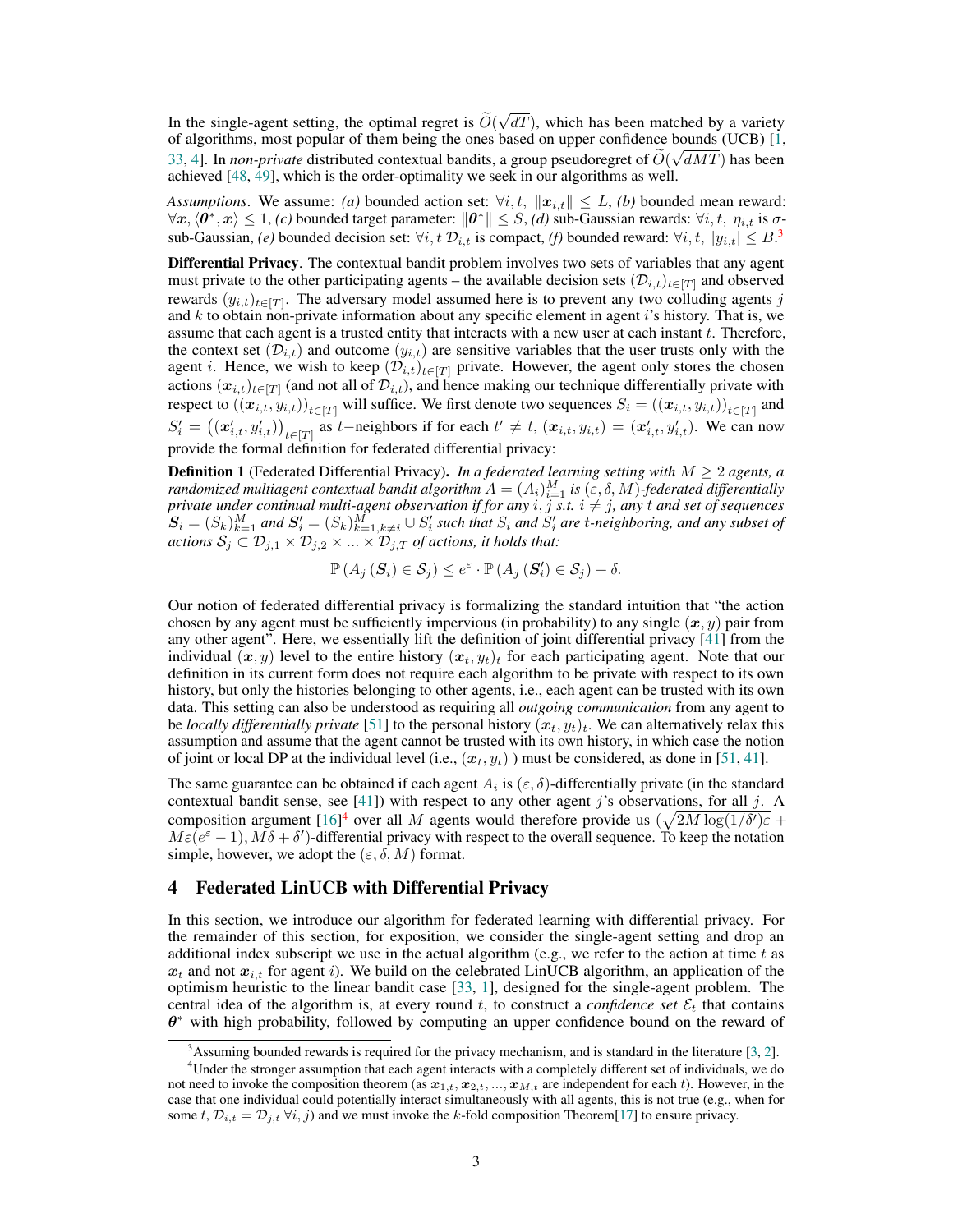<span id="page-3-0"></span>

| <b>Algorithm 1</b> CENTRALIZED FEDUCB $(D, M, T, \rho_{\min}, \rho_{\max})$ |                                                                                                                                                                                                                                        |
|-----------------------------------------------------------------------------|----------------------------------------------------------------------------------------------------------------------------------------------------------------------------------------------------------------------------------------|
|                                                                             | 1: Initialization: $\forall i$ , set $S_{i,1} \leftarrow M\rho_{\min} I$ , $s_{i,1} \leftarrow 0$ , $\hat{Q}_{i,0} \leftarrow 0$ , $U_{i,1} \leftarrow 0$ , $\bar{u}_{i,1} \leftarrow 0$ .<br>2: for For each iteration $t \in  T $ do |
| 3:                                                                          | <b>for</b> For each agent $i \in [M]$ <b>do</b>                                                                                                                                                                                        |
| 4:                                                                          | Set $V_{i,t} \leftarrow S_{i,t} + U_{i,t}, \tilde{u}_{i,t} \leftarrow s_{i,t} + \bar{u}_{i,t}.$                                                                                                                                        |
| 5:                                                                          | Receive $\mathcal{D}_{i,t}$ from environment.                                                                                                                                                                                          |
| 6:                                                                          | Compute regressor $\bar{\theta}_{i,t} \leftarrow V_{i,t}^{-1} \tilde{u}_{i,t}$ .                                                                                                                                                       |
| 7:                                                                          | Compute $\beta_{i,t}$ following Proposition 2.                                                                                                                                                                                         |
| 8:                                                                          | Select $\boldsymbol{x}_{i,t} \leftarrow \argmax_{\boldsymbol{x} \in \mathcal{D}_{i,t}} \langle \boldsymbol{x}, \boldsymbol{\theta}_{i,t} \rangle + \beta_{i,t}   \boldsymbol{x}  _{\boldsymbol{V}^{-1}}.$                              |
| 9:                                                                          | Obtain $y_{i,t}$ from environment.                                                                                                                                                                                                     |
| 10:                                                                         | Update $U_{i,t+1} \leftarrow U_{i,t} + x_{i,t} x_{i,t}^{\perp}, u_{i,t+1} \leftarrow u_{i,t} + x_{i,t} y_{i,t}.$                                                                                                                       |
| 11:                                                                         | Update $\widehat{Q}_{i,t} \leftarrow \widehat{Q}_{i,t-1} + [\mathbf{x}_{i,t}^\top y_{i,t}]^\top [\mathbf{x}_{i,t}^\top y_{i,t}]$                                                                                                       |
| 12:                                                                         | if $\log \det (V_{i,t} + x_{i,t}x_{i,t}^{\top} + M(\rho_{\max} - \rho_{\min})I) - \log \det(S_{i,t}) \ge D/\Delta t_i$ then                                                                                                            |
| 13:                                                                         | $SYNCHRONIZE \leftarrow TRUE$ .                                                                                                                                                                                                        |
| 14:                                                                         | end if                                                                                                                                                                                                                                 |
| 15:                                                                         | <b>if</b> SYNCHRONIZE then                                                                                                                                                                                                             |
| 16:                                                                         | [ $\forall$ AGENTS] Agent sends $\widehat{Q}_{i,t} \to \text{PRIVATIZER}$ and gets $\widehat{U}_{i,t+1}, \widehat{u}_{i,t+1} \leftarrow \text{PRIVATIZER}.$                                                                            |
| 17:                                                                         | [ $\forall$ AGENTS] Agent communicates $\hat{U}_{i,t+1}, \hat{u}_{i,t+1}$ to controller.                                                                                                                                               |
| 18:                                                                         | [CONTROLLER] Compute $S_{t+1} \leftarrow \sum_{i=1}^{M} \hat{U}_{i,t+1}, s_{t+1} \leftarrow \sum_{i=1}^{M} \hat{u}_{i,t+1}.$                                                                                                           |
| 19:                                                                         | [CONTROLLER] Communicate $S_{t+1}, s_{i,t+1}$ back to agent.                                                                                                                                                                           |
| <b>20:</b>                                                                  | $\left[ \forall \text{ AGENTS} \right] \boldsymbol{S}_{i,t+1} \leftarrow \boldsymbol{S}_{t+1}, \boldsymbol{s}_{i,t+1} \leftarrow \boldsymbol{s}_{t+1}.$                                                                                |
| 21:                                                                         | [ $\forall$ AGENTS] $\hat{Q}_{i,t+1} \leftarrow 0$ .                                                                                                                                                                                   |
| 22:                                                                         | else                                                                                                                                                                                                                                   |
| 23:                                                                         | $S_{i,t+1} \leftarrow S_{i,t}, s_{i,t+1} \leftarrow s_{i,t}, \Delta t_i \leftarrow \Delta t_i + 1.$                                                                                                                                    |
| 24:                                                                         | $\Delta t_i \leftarrow 0, \boldsymbol{U}_{i}{}_{t+1} \leftarrow 0, \bar{\boldsymbol{u}}_{i}{}_{t+1} \leftarrow 0.$                                                                                                                     |
| 25:                                                                         | end if                                                                                                                                                                                                                                 |
| 26:                                                                         | end for                                                                                                                                                                                                                                |
| $27:$ end for                                                               |                                                                                                                                                                                                                                        |

each action within the decision set  $\mathcal{D}_t$ , and finally selecting the action with the largest UCB, i.e.,  $x_t = \arg\max_{\bm{x} \in \mathcal{D}_t} (\max_{\bm{\theta} \in \mathcal{E}_t} \langle \bm{x}, \bm{\theta} \rangle)$ . The confidence set is an ellipsoid centered on the regularized linear regression estimate (for  $\boldsymbol{X}_{< t} = \left[\boldsymbol{x}_1^\top \ \boldsymbol{x}_2^\top \ ... \ \boldsymbol{x}_{t-1}^\top\right]^\top$  and  $\boldsymbol{y}_{< t} = \left[y_1 \ y_2 \ ... \ y_{t-1}\right]^\top$ ):

$$
\mathcal{E}_t:=\left\{\pmb{\theta}\in\mathbb{R}^d: \|\pmb{\theta}-\hat{\pmb{\theta}}_t\|_{\pmb{V}_t}\leq \beta_t\right\}, \text{ where } \hat{\pmb{\theta}}_t:=\argmin_{\pmb{\theta}\in\mathbb{R}^d}\left[\|\pmb{X}_{
$$

The regression solution can be given by  $\hat{\theta}_t := (G_t + H_t)^{-1} X_{\lt t}^\top y_{\lt t}$ , where  $G_t = X_{\lt t}^\top X_{\lt t}$  is the Gram matrix of actions,  $H_t$  is a (time-varying) regularizer, and  $\beta_t$  is an appropriately chosen exploration parameter. Typically in non-private settings, the regularizer is constant, i.e.,  $H_t$  =  $\lambda I \forall t, \lambda > 0$  [\[1,](#page-19-8) [33\]](#page-20-14), however, in our case, we will carefully select  $H_t$  to introduce privacy, using a strategy similar to [\[41\]](#page-20-7). Given  $V_t = G_t + H_t$ , let  $UCB_t(x;\theta) = \langle \theta, x \rangle + \beta_t ||x||_{V_t^{-1}}$ .

In the federated setting, since there are  $M$  learners that have distinct actions, the communication protocol is a key component of algorithm design: communication often creates *heterogeneity* between agents, e.g., for any two agents, their estimators  $(\hat{\theta}_t)$  at any instant are certainly distinct, and the algorithm must provide a control over this heterogeneity, to bound the group regret. We additionally require that communication between agents is  $(\varepsilon, \delta)$ -private, making the problem more challenging.

#### 4.1 Centralized Environment with a Controller

We first consider the centralized communciation environment where there exists a controller that coordinates communication between different agents, as is typical in large-scale distributed learning. We consider a set of  $M$  agents that each are interacting with the contextual bandit, and periodically communicate with the controller, that synchronizes them with other agents. We present the algorithm CENTRALIZED FEDUCB in Algorithm [1](#page-3-0) that details our approach.

Algorithm [1](#page-3-0) works as follows. Consider an agent  $i$ , and assume that synchronization had last taken place at instant t'. At any instant  $t > t'$ , the agent has two sets of parameters - (A) the first being all observations up to instant  $t'$  for all M agents (including itself) and (B) the second being its own observations from instant  $t'$  to  $t$ . Since  $(A)$  includes samples from other agents, these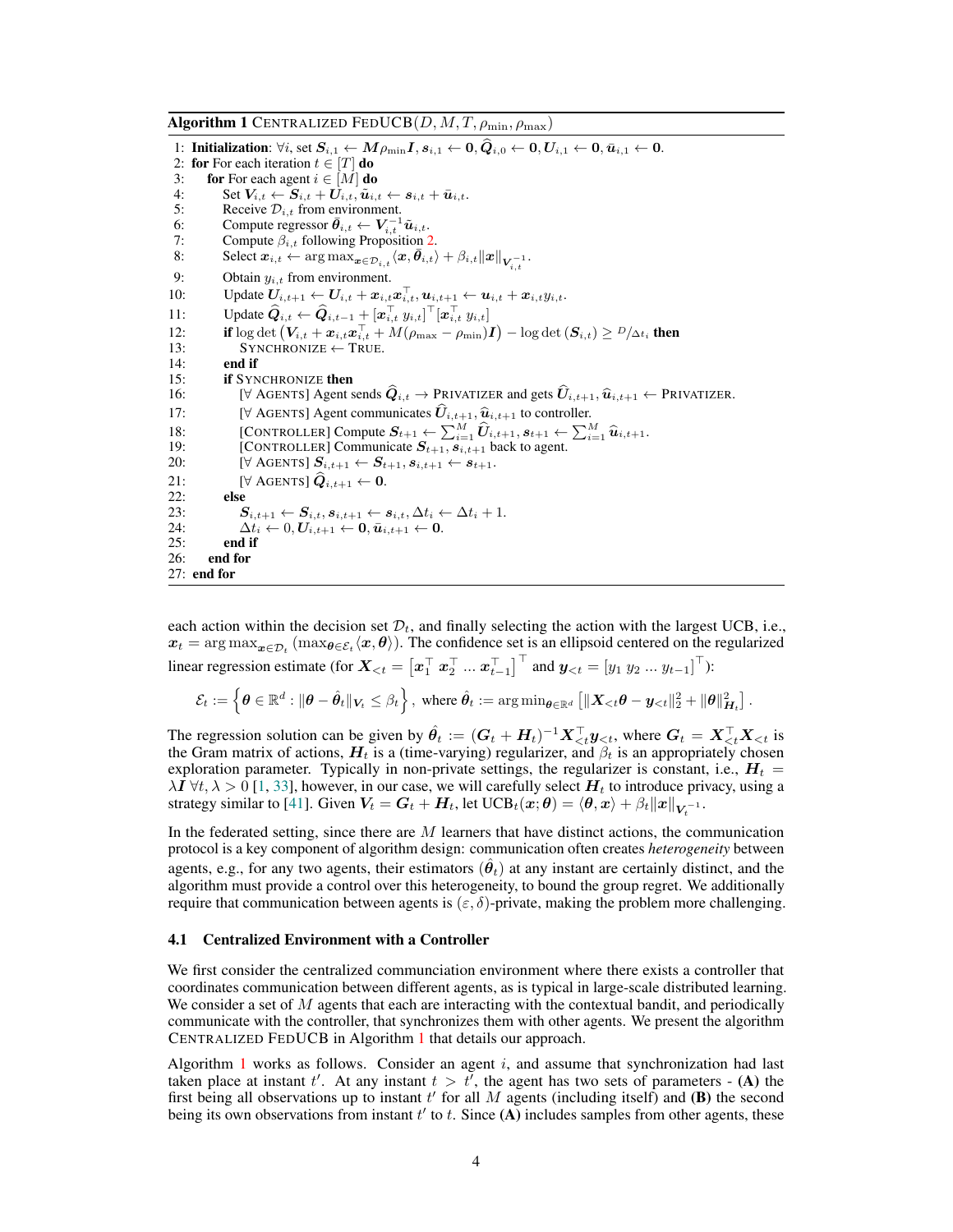are privatized, and represented as the Gram matrix  $S_{t'+1} = \sum_{i \in [M]} U_{i,t'+1}$  and reward vector  $s_{t'+1} = \sum_{i \in [M]} \hat{u}_{i,t'+1}$  $s_{t'+1} = \sum_{i \in [M]} \hat{u}_{i,t'+1}$  $s_{t'+1} = \sum_{i \in [M]} \hat{u}_{i,t'+1}$ . Algorithm 1 privatizes its own observations as well (for simplicity in analysis) and hange  $S$ , a are identical for all goatts at all times. Moreover, since the group permeters analysis) and hence  $S$ ,  $s$  are identical for all agents at all times. Moreover, since the group parameters are noisy variants of the original parameters, i.e.,  $\hat{U}_{i,t} = G_{i,t} + H_{i,t}$  and  $\hat{u}_{i,t} = u_{i,t} + h_{i,t}$  (where  $H_{i,t}$  and  $h_{i,t}$  are perturbations), we can rewrite  $S_t$ ,  $s_t$  as (for any instant  $t > t'$ ),

$$
S_t = \sum_{i \in [M]} \left( \sum_{\tau=1}^{t'} \bm{x}_{i,\tau} \bm{x}_{i,\tau}^{\top} + \bm{H}_{i,t'} \right), s_t = \sum_{i \in [M]} \left( \sum_{\tau=1}^{t'} y_{i,\tau} \bm{x}_{i,\tau} + \bm{h}_{i,t'} \right).
$$
 (1)

When we combine the group parameters with the local (unsynchronized) parameters, we obtain the final form of the parameters for any agent i as follows (for any instant  $t > t'$ ):

$$
V_{i,t} = \sum_{\tau=t'}^{t-1} x_{i,\tau} x_{i,\tau}^{\top} + S_t, \tilde{u}_{i,t} = \sum_{\tau=t'}^{t-1} y_{i,\tau} x_{i,\tau} + s_t
$$
(2)

Then, with a suitable sequence  $(\beta_{i,t})_t$ , the agent selects the action following the linear UCB objective:

$$
\boldsymbol{x}_{i,t} = \underset{\boldsymbol{x} \in \mathcal{D}_{i,t}}{\arg \max} \left( \langle \widehat{\boldsymbol{\theta}}_{i,t}, \boldsymbol{x} \rangle + \beta_{i,t} ||\boldsymbol{x}||_{\boldsymbol{V}_{i,t}^{-1}} \right) \text{ where } \widehat{\boldsymbol{\theta}}_{i,t} = \boldsymbol{V}_{i,t}^{-1} \tilde{\boldsymbol{u}}_{i,t}. \tag{3}
$$

The central idea of the algorithm is to therefore carefully perturb the Gram matrices  $V_{i,t}$  and the reward vector  $u_{i,t}$  with random noise  $(H_{i,t}, h_{i,t})$  based on the sensitivity of these elements and the level of privacy required, as is typical in the literature [\[41\]](#page-20-7). First, each agent updates its local (unsynchronized) estimates. These are used to construct the UCB in a manner identical to the standard OFUL algorithm [\[1\]](#page-19-8). If, for any agent i, the log-determinant of the local Gram matrix exceeds the synchronized Gram matrix  $(S_{i,t})$  by an amount  $D/\Delta t_i$  (where  $\Delta t_i$  is the time since the last synchronization), then it sends a signal to the controller, that synchronizes *all* agents with their latest action/reward pairs. The synchronization is done using a *privatized* version of the Gram matrix and rewards, carried out by the subroutine PRIVATIZER (Section 4.3, Alg. [2\)](#page-6-0). This synchronization ensures that the *heterogeneity* between the agents is controlled, allowing us to control the overall regret and limit communication as well:

<span id="page-4-0"></span>Proposition 1 (Communication Complexity). *If Algorithm [1](#page-3-0) is run with threshold* D*, then total rounds of communication n is upper bounded by*  $2\sqrt{(\frac{dT}{D}) \cdot \log (\frac{\rho_{\text{max}}}{\rho_{\text{min}}} + TL^2/d\rho_{\text{min}})} + 4$ .

Now, the perturbations  $H_{i,t}$ ,  $h_{i,t}$  are designed keeping the privacy setting in mind. In our paper, we defer this to the subsequent section in a subroutine known as PRIVATIZER, and concentrate on the performance guarantees first. The PRIVATIZER subroutine provides suitable perturbations based on the privacy budget ( $\varepsilon$  and  $\delta$ ), and is inspired by the single-agent private algorithm of [\[41\]](#page-20-7). In this paper, we assume these budgets to be identical for all agents (however, the algorithm and analysis hold for unique privacy budgets as well, as long as a lower bound on the budgets is known). In turn, the quantities  $\varepsilon$  and  $\delta$  affect the algorithm (and regret) via the quantities  $\rho_{\min}$ ,  $\rho_{\max}$ , and  $\kappa$  which can be understood as spectral bounds on  $H_{i,t}$ ,  $h_{i,t}$ .

**Definition 2** (Sparsely-accurate  $\rho_{\min}$ ,  $\rho_{\max}$  and  $\kappa$ ). *Consider a subsequence*  $\bar{\sigma}$  *of* [T] = 1, ..., T *of size* n. The bounds  $0 \le \rho_{\min} \le \rho_{\max}$  and  $\kappa$  are  $(\alpha/2nM,\bar{\sigma})$ -accurate for  $(H_{i,t})_{i\in[M],t\in\bar{\sigma}}$  and  $(h_{i,t})_{i\in[M],t\in\bar{\sigma}}$ , if, for each round  $t\in\bar{\sigma}$  and agent i:

$$
\|\boldsymbol{H}_{i,t}\| \leq \rho_{\max}, \ \|\boldsymbol{H}_{i,t}^{-1}\| \leq 1/\rho_{\min}, \ \|\boldsymbol{h}_{i,t}\|_{\boldsymbol{H}_{i,t}^{-1}} \leq \kappa; \ \text{with probability at least } (1 - \alpha/2n) \,.
$$

The motivation for obtaining accurate bounds  $\rho_{\min}$ ,  $\rho_{\max}$  and  $\kappa$  stems from the fact that in the non-private case, the quantities that determine regret are not stochastic conditioned on the obtained sequence  $(x_t, y_t)_{t \in [T]}$ , whereas the addition of stochastic regularizers in the private case requires us to have control over their spectra to achieve any meaningful regret. To form the UCB, recall that we additionally require a suitable exploration sequence  $\beta_{i,t}$  for each agent, which is defined as follows.

**Definition 3** (Accurate  $(\beta_{i,t})_{i\in[M],t\in[T]}$ ). *A sequence*  $(\beta_{i,t})_{i\in[M],t\in[T]}$  *is*  $(\alpha, M, T)$ *-accurate for*  $(H_{i,t})_{i\in[M],t\in[T]}$  and  $(h_{i,t})_{i\in[M],t\in[T]}$ , if it satisfies  $\|\tilde{\theta}_{i,t} - \theta^*\|_{\mathbf{V}_{i,t}} \leq \beta_{i,t}$  with probability at least  $1 - \alpha$  *for all rounds*  $t = 1, ..., T$  *and agents*  $i = 1, ..., M$  *simultaneously.*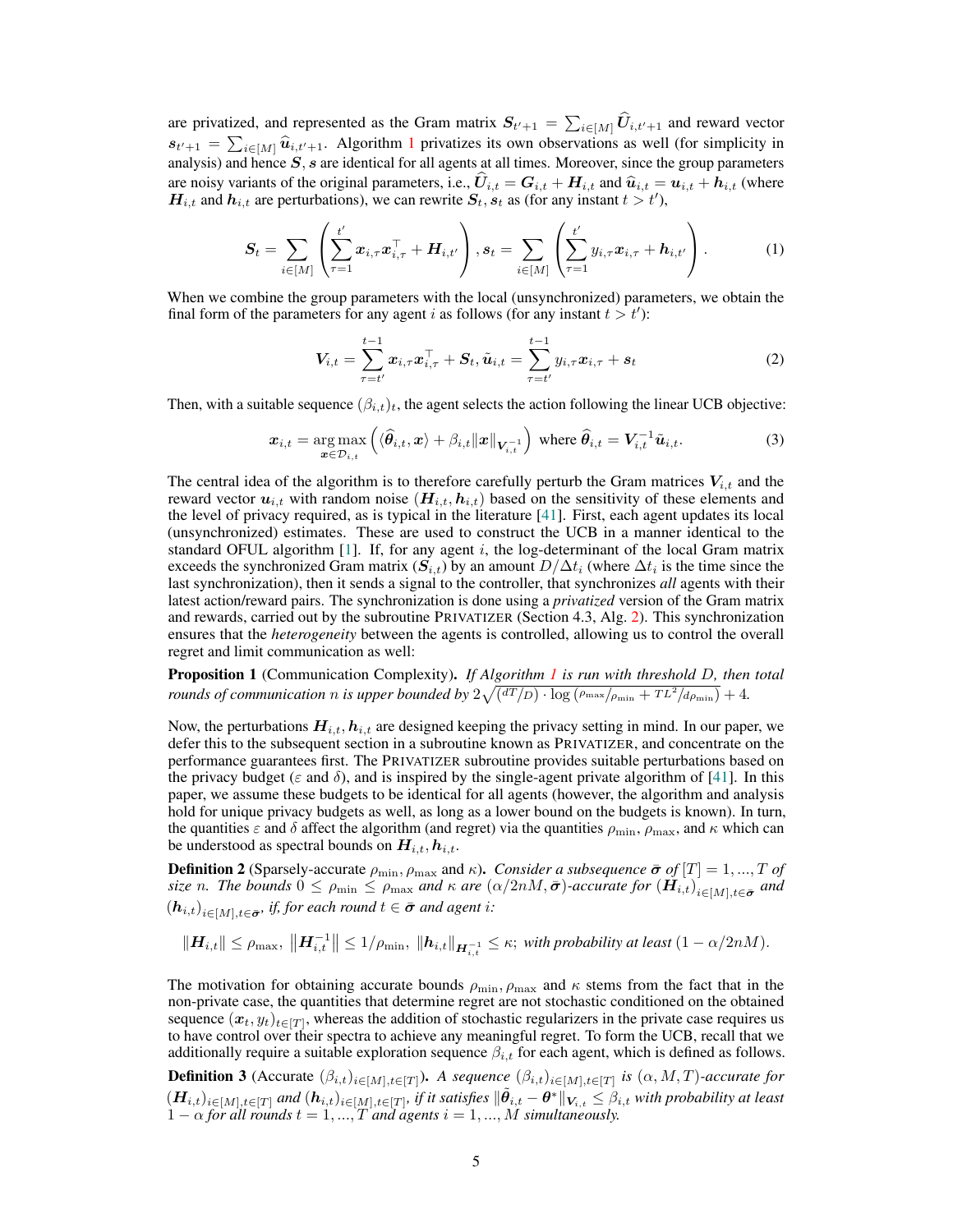<span id="page-5-0"></span>Proposition 2. *Consider an instance of the problem where synchronization occurs exactly* n *times on instances*  $\bar{\sigma}$ *, up to and including*  $T$  *trials, and*  $\rho_{\min}$ ,  $\rho_{\max}$  *and*  $\kappa$  *are*  $(\alpha/2nM)$ -accurate. Then, *for Algorithm [1,](#page-3-0) the sequence*  $(\beta_{i,t})_{i \in [M], t \in [T]}$  *is*  $(\alpha, M, T)$ -accurate where:

$$
\beta_{i,t} := \sigma \sqrt{2\log(2/\alpha) + d\log\left(\det(\mathbf{V}_{i,t})\right) - d\log(M\rho_{\min})} + S\sqrt{M\rho_{\max}} + \kappa\sqrt{M}.
$$

The key point here is that for the desired levels of privacy ( $\varepsilon$ ,  $\delta$ ) and synchronization rounds  $(n)$ , we can calculate appropriate  $\rho_{\min}$ ,  $\rho_{\max}$  and  $\kappa$ , which in turn provide us a UCB algorithm with guarantees. Our basic techniques are similar to  $[1, 41]$  $[1, 41]$  $[1, 41]$ , however, the multi-agent setting introduces several new aspects in the analysis, such as the control of heterogeneity.

<span id="page-5-1"></span>Theorem 1 (Private Group Regret with Centralized Controller). *Assuming Proposition [2](#page-5-0) holds, and*  $s$ ynchronization occurs in at least  $n = \Omega(d \log(\rho_{\max}/\rho_{\min} + TL^2/d\rho_{\min}))$  *rounds, Algorithm [1](#page-3-0) obtains the following group pseudoregret with probability at least*  $1 - \alpha$ *:* 

$$
\mathcal{R}_M(T) = O\left(\sigma\sqrt{MTd}\left(\log\left(\tfrac{\rho_{\max}}{\rho_{\min}} + TL^2/d\rho_{\min}\right) + \sqrt{\log^2/\alpha} + S\sqrt{M\rho_{\max}} + \kappa\sqrt{M}\right)\right).
$$

This regret bound is obtained by setting  $D = 2Td(\log(\rho_{\max}/\rho_{\min} + TL^2/d\rho_{\min}) + 1)^{-1}$ , which therefore ensures  $O(M \log T)$  total communication (by Proposition [1\)](#page-4-0). However, the remarks next clarify a more sophisticated relationship between communication, privacy and regret:

<span id="page-5-2"></span>Remark 1 (Communication Complexity and Regret). *Theorem [1](#page-5-1) assumes that communication is essentially* O(M log T)*. This rate (and corresponding* D*) is chosen to provide a balance between privacy and utility, and in fact, can be altered depending on the application. In the Appendix, we demonstrate that when we allow* O(MT) *communication (i.e., synchronize every round), the regret can be improved by a factor of*  $O(\sqrt{\log(T)})$  *(in both the gap-dependent and independent bounds), to match the single-agent*  $O(\sqrt{dMT})$  *rate. Similarly, following the reasoning in [\[48\]](#page-21-3), we can show that* with  $O(M^{1.5}d^3)$  communication (i.e., independent of T), we incur regret of  $O(\sqrt{dMT}\log^2 (MT))$ .

Theorem [1](#page-5-1) demonstrates the relationship between communication complexity (i.e., number of synchronization rounds) and the regret bound for a fixed privacy budget, via the dependence on the bounds  $\rho_{\min}$ ,  $\rho_{\max}$  and  $\kappa$ . We now present similar results (for a fixed privacy budget) on group regret for the decentralized setting, which is more involved, as the delays and lack of a centralized controller make it difficult to control the heterogeneity of information between agents. Subsequently, in the next section, we will present results on the privacy guarantees of our algorithms.

#### 4.2 Decentralized Peer-to-Peer Environment

In this environment, we assume that the collection of agents communicate by directly sending messages to each other. The communication network is denoted by an undirected (connected) graph  $G = (V, E)$ , where, edge  $e_{ij} \in E$  if agents i and j can communicate directly. The protocol operates as follows: every trial, each agent interacts with their respective bandit, and obtains a reward. At any trial t, after receiving the reward, each agent v sends the message  $m_{v,t}$  to all its neighbors in  $\mathcal{G}$ . This message is forwarded from agent to agent  $\gamma$  times (taking one trial of the bandit problem each between forwards), after which it is dropped. This communication protocol, based on the *time-to-live* (delay) parameter  $\gamma \leq \text{diam}(\mathcal{G})$  is a common technique to control communication complexity, known as the LOCAL protocol [\[19,](#page-19-19) [34,](#page-20-19) [42\]](#page-21-9). Each agent  $v \in V$  therefore also receives messages  $m_{v',t-d(v,v')}$ from all the agents v' such that  $d(v, v') \leq \gamma$ , i.e., from all agents in  $N_{\gamma}(v)$ .

There are several differences in this setting compared to the previous one: first, since agents receive messages from different other agents based on their position in  $\mathcal{G}$ , they generally have heterogenous information throughout (no global sync). Second, information does not flow instantaneously through G, and messages can take up to  $\gamma$  rounds to be communicated (delay). This requires (mainly technical) changes to the centralized algorithm in order to control the regret. We present the pseudocode our algorithm DECENTRALIZED FEDUCB in the Appendix, but highlight the major differences from the centralized version as follows. The first key algorithmic change from the earlier variant is the idea of subsampling, inspired by the work of Weinberger and Ordentlich [\[50\]](#page-21-10). Each agent i maintains  $\gamma$ total estimators  $\bar{\theta}_{i,g}, g = 1, ..., \gamma$ , and uses each estimator in a round-robin fashion, i.e., at  $t = 1$  each agent uses  $\bar{\theta}_{i,1}$ , and at  $t=2$ , each agent uses  $\bar{\theta}_{i,2}$ , and so on. These estimators (and their associated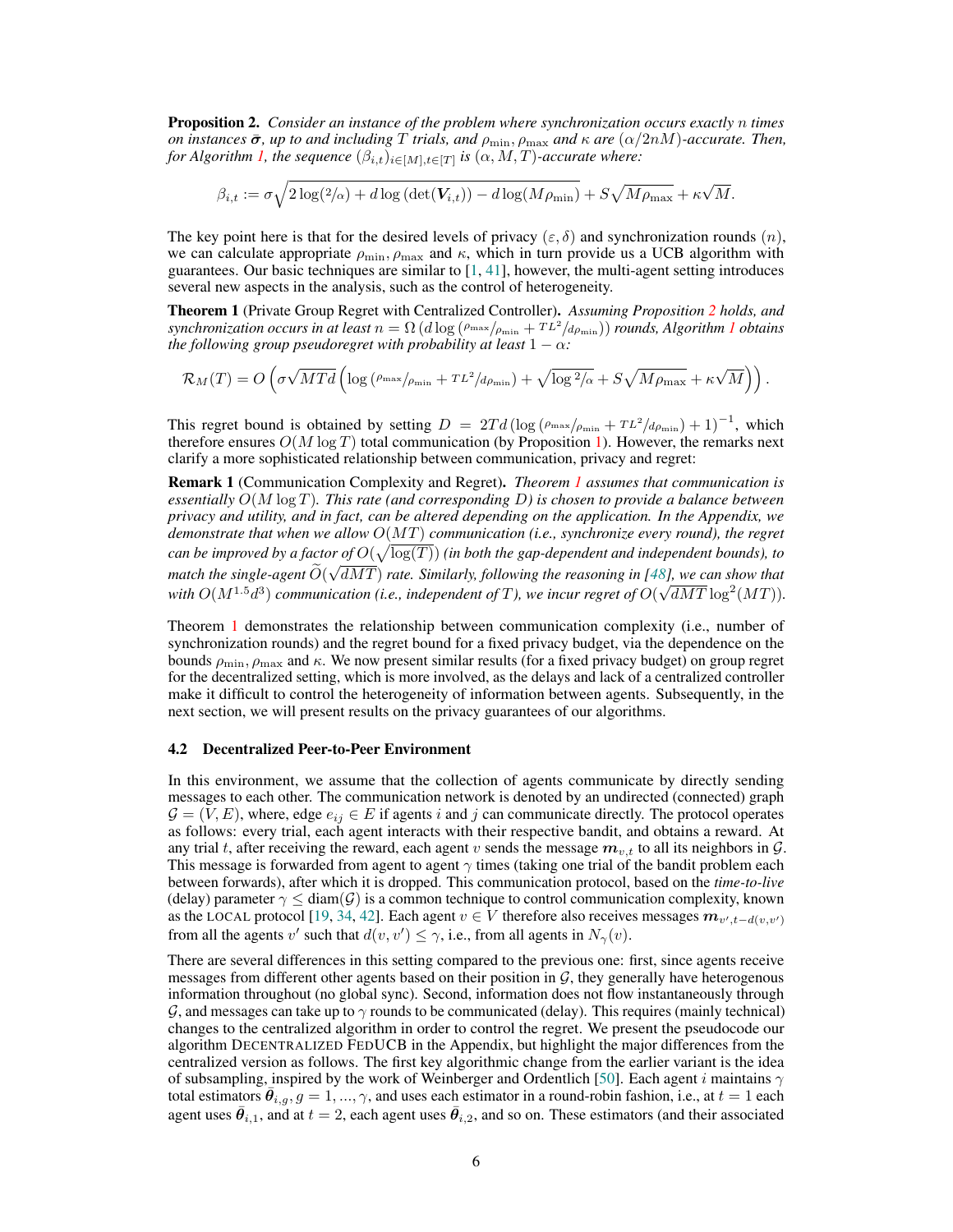**Algorithm 2** PRIVATIZER( $\varepsilon$ ,  $\delta$ ,  $M$ ,  $T$ ) for any agent i

<span id="page-6-0"></span>1: Initialization:

- 2: If communication rounds n are fixed a priori, set  $m \leftarrow 1 + \lceil \log n \rceil$ , else  $m \leftarrow 1 + \lceil \log T \rceil$ .
- 3: Create binary tree  $T$  of depth m.
- 4: for node *n* in  $T$  do
- 5: Sample noise  $\widehat{N}$  ∈  $\mathbb{R}^{(d+1)\times(d+1)}$ , where  $\widehat{N}_{ij}$  ~  $\mathcal{N}(0, 16m(L^2 + 1)^2 \log(2/\delta)^2/\epsilon^2)$ .
- <span id="page-6-1"></span>6: Store  $N = (\widehat{N} + \widehat{N}^{\top})/\sqrt{2}$  at node *n*.

7: end for

- 8: Runtime:
- 9: for each communication round  $t \leq n$  do
- 10: Receive  $\hat{Q}_{i,t}$  from agent, and insert it into  $\mathcal{T}$  (see [\[26\]](#page-20-15), Alg. 5).<br>11: Compute  $M_{i,t+1}$  using the least nodes of  $\mathcal{T}$  (see [26], Alg. 5).
- Compute  $M_{i,t+1}$  using the least nodes of  $\mathcal T$  (see [\[26\]](#page-20-15), Alg. 5).
- 12: Set  $\hat{U}_{i,t+1} = U_{i,t+1} + H_{i,t}$  as top-left  $d \times d$  submatrix of  $M_{i,t+1}$ .<br>13: Set  $\hat{u}_{i,t+1} = u_{i,t+1} + h_{i,t}$  as first d entries of last column of  $M_{i,t+1}$
- 13: Set  $\hat{u}_{i,t+1} = u_{i,t+1} + h_{i,t}$  as first d entries of last column of  $M_{i,t+1}$ .<br>14: Return  $\hat{U}_{i,t+1}$ ,  $\hat{u}_{i,t+1}$  to agent.
- Return  $\hat{U}_{i,t+1}, \hat{u}_{i,t+1}$  to agent.
- 15: end for

 $V_{i,g}, \tilde{u}_{i,g}$ ) are updated in a manner similar to Alg. [1:](#page-3-0) if the log det of the  $g^{th}$  Gram matrix exceeds a threshold  $D/(\Delta_{i,g} + 1)$ , then the agent broadcasts a request to synchronize. Each agent j within the  $\gamma$ -clique of i that receives this request broadcasts its own  $V_{j,g}$ ,  $\tilde{u}_{j,g}$ . Therefore, each  $V_{i,g}$ ,  $\tilde{u}_{i,g}$  is updated with action/reward pairs from *only* the trials they were employed in (across all agents). This ensures that if a signal to synchronize the  $g^{th}$  set of parameters has been broadcast by an agent i, all agents within the  $\gamma$ -clique of i will have synchronized their  $g^{th}$  parameters by the next 2 rounds they will be used again (i.e.,  $2\gamma$  trials later). We defer most of the intermediary results to the Appendix for brevity, and present the primary regret bound (in terms of privacy parameters  $\rho_{\rm min}, \rho_{\rm max}$  and  $\kappa$ ):

<span id="page-6-2"></span>Theorem 2 (Decentralized Private Group Regret). *Assuming Proposition [2](#page-5-0) holds, and synchro*nization occurs in at least  $n = \Omega \left( d(\bar{\chi}(\mathcal{G}_\gamma)\cdot \gamma)(1+L^2)^{-1} \log \left( \rho_{\max}/\rho_{\min} + TL^2/d\rho_{\min} \right) \right)$  rounds, *decentralized* FEDUCB *obtains the following group pseudoregret with probability at least*  $1 - \alpha$ :

$$
\mathcal{R}_M(T) = O\left(\sigma\sqrt{M(\bar{\chi}(\mathcal{G}_{\gamma}) \cdot \gamma)Td}\left(\log\left(\frac{\rho_{\max}}{\rho_{\min}} + \frac{TL^2}{\gamma d\rho_{\min}}\right) + \sqrt{\log\frac{2}{\alpha}} + S\sqrt{M\rho_{\max}} + \kappa\sqrt{M}\right)\right).
$$

Remark 2 (Decentralized Group Regret). *Decentralized* FEDUCB *obtains an identical dependence on the privacy bounds* ρmin, ρmax *and* κ *and horizon* T *as Algorithm [1,](#page-3-0) since the underlying bandit*  $s$ ubroutines are identical for both. The key difference is in additional the leading factor of  $\sqrt{\bar{\chi}(\mathcal{G}_\gamma)\cdot\gamma}$ , *which arises from the delayed spread of information: if* G *is dense, e.g., complete, then*  $\gamma = 1$  *and*  $\bar{\chi}(\mathcal{G}_{\gamma}) = 1$ , since there is only one clique of  $\mathcal{G}$ . In the worst case, if  $\mathcal{G}$  is a line graph, then  $\bar{\chi}(\mathcal{G}_{\gamma}) = M/\gamma$ , giving an additional factor of M (i.e., it is as good as each agent acting individually). In more practical scenarios, we expect  $\mathcal G$  to be hierarchical, and expect a delay overhead of  $o(1)$ . *Note that since each agent only communicates within its clique, the factor*  $\bar{\chi}(\mathcal{G}_{\gamma})$  *is optimal, see* [\[12\]](#page-19-5)*.* 

#### 4.3 Privacy Guarantees

We now discuss the privacy guarantees for both algorithms. Here we present results for the centralized algorithm, but our results hold (almost identically) for the decentralized case as well (see appendix). Note that each agent interacts with data from other agents only via the cumulative parameters  $S_t$ and  $s_t$ . These, in turn, depend on  $Z_{i,t} = U_{i,t} + H_{i,t}$  and  $z_{i,t} = \bar{u}_{i,t} + h_{i,t}$  for each agent i, on the instances t that synchronization occurs.

**Proposition 3** (see [\[16,](#page-19-9) [41\]](#page-20-7)). *Consider*  $n \leq T$  *synchronization rounds occuring on trials*  $\bar{\sigma} \subseteq [T]$ *. If the sequence*  $(\mathbf{Z}_{i,t},z_{i,t})_{t\in\bar{\bm{\sigma}}}$  is  $(\varepsilon,\delta)$ -differentially private with respect to  $(x_{i,t},y_{i,t})_{t\in[T]},$  for each *agent*  $i \in [M]$ , then all agents are  $(\varepsilon, \delta, M)$ -federated differentially private.

**Tree-Based Mechanism.** Let  $x_1, x_2, ...x_T$  be a (matrix-valued) sequence of length T, and  $s_i$  $\sum_{t=1}^{i} x_t$  be the incremental sum of the sequence that must be released privately. The tree-based mechanism [\[17\]](#page-19-12) for differential privacy involves a trusted entity maintaining a binary tree  $\mathcal T$  (of depth  $m = 1 + \lceil \log_2 T \rceil$ ), where the leaf nodes contain the sequence items  $x_i$ , and each parent node maintains the (matrix) sum of its children. Let  $n_i$  be the value stored at any node in the tree. The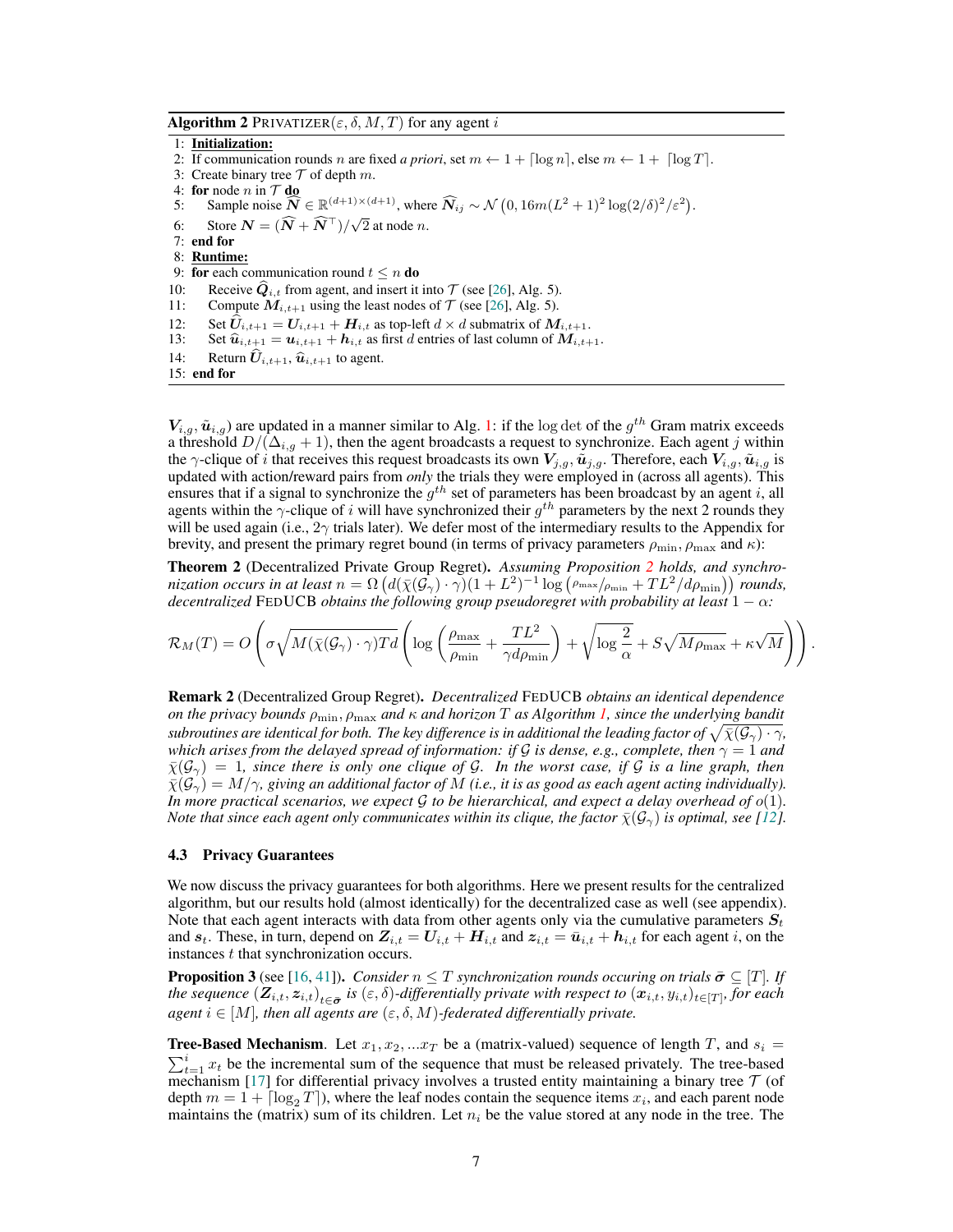mechanism achieves privacy by adding a noise  $h_i$  to each node, and releasing  $n_i + h_i$  whenever a node is queried. Now, to calculate  $s_t$  for some  $t \in [T]$ , the procedure is to traverse the tree  $\mathcal T$  up to the leaf node corresponding to  $x_t$ , and summing up the values at each node on the traversal path. The advantage is that we only access at most m nodes, and add  $m = O(\log T)$  noise (instead of  $O(T)$ ).

The implementation of the private release of  $(U_{i,t}, \bar{u}_{i,t})$  is done by the ubiquitous tree-based mech-anism for partial sums. Following [\[41\]](#page-20-7), we also aggregate both into a single matrix  $M_{i,t} \in$  $\mathbb{R}^{(d+1)\times(d+1)}$ , by first concatenating:  $A_{i,t} := [X_{i,1:t}, y_{i,1:t}] \in \mathbb{R}^{t \times (d+1)}$ , and then computing  $M_{i,t} = \bm{A}_{i,t}^\top \bm{A}_{i,t}.$  Furthermore, the update is straightforward:  $M_{i,t+1} = M_{i,t} + [\bm{x}_{i,t}^\top \ y_{i,t}]^\top [\bm{x}_{i,t}^\top \ y_{i,t}].$ Recall that in our implementation, we only communicate in synchronization rounds (and not every round). Assume that two successive rounds of synchronization occur at time  $t'$  and  $t$ . Then, at instant t, each agent i inserts  $\sum_{\tau=t'}^t [\boldsymbol{x}_{i,\tau}^\top y_{i,\tau}]^\top [\boldsymbol{x}_{i,\tau}^\top y_{i,\tau}]$  into  $\mathcal{T}$ , and computes  $(U_{i,t}, \bar{u}_{i,t})$  by summing up the entire path up to instant  $t$  via the tree mechanism. Therefore, the tree mechanism accesses at most  $m = 1 + \lceil \log_2 n \rceil$  nodes (where n total rounds of communication occur until instant T), and hence noise that ensures each node guarantees  $(\varepsilon/\sqrt{8m \ln(2/\delta)}, \delta/2m)$ -privacy is sufficient to make the outgoing sequence  $(\varepsilon, \delta)$ -private. This is different from the setting in the joint DP single-agent bandit [\[41\]](#page-20-7), where observations are inserted *every* round, and not only for synchronization rounds.

To make the partial sums private, a noise matrix is also added to each node in  $\mathcal T$ . We utilize additive Gaussian noise: at each node, we sample  $\widehat{N} \in \mathbb{R}^{(d+1)\times(d+1)}$ , where each  $\widehat{N}_{i,j} \sim \mathcal{N}(0, \sigma_N^2)$ , and  $\sigma_N^2 = 16m(L^2 + 1)^2 \log(2/\delta)^2 / \varepsilon^2$  $\sigma_N^2 = 16m(L^2 + 1)^2 \log(2/\delta)^2 / \varepsilon^2$  $\sigma_N^2 = 16m(L^2 + 1)^2 \log(2/\delta)^2 / \varepsilon^2$ , and symmetrize it (see step 6 of Alg. [2\)](#page-6-0). The total noise  $H_{i,t}$  is the sum of at most m such terms, hence the variance of each element in  $H_{i,t}$  is  $\leq m\sigma_N^2$ . We can bound the operator norm of the top-left  $(d \times d)$ -submatrix of each noise term. Therefore, to guarantee  $(\varepsilon, \delta, M)$ -federated DP, we require that with probability at least  $1 - \alpha/nM$ :

$$
\|\mathbf{H}_{i,t}\|_{\text{op}} \leq \Lambda = \sqrt{32}m(L^2+1)\log(4/\delta)(4\sqrt{d}+2\ln(2nM/\alpha))/\varepsilon.
$$

Remark 3 (Privacy Guarantee). *The procedure outlined above guarantees that each of the* n *outgoing messages*  $(U_{i,t}, \bar{u}_{i,t})$  *(where t is a synchronization round) for any agent i is*  $(\varepsilon, \delta)$ *-differentially private. This analysis considers the*  $L_2$ -sensitivity with respect to a single differing observation, i.e.,  $(x, y)$  and not the entire message itself, i.e., the complete sequence  $(x_{i, \tau}, y_{i, \tau})_{\tau=t'}^t$  (where  $t'$  and  $t$ ) *are successive synchronization rounds), which may potentially have* O(t) *sensitivity and warrants a detailed analysis. While our analysis is sufficient for the user-level adversary model, there may be settings where privacy is required at the message-level as well, which we leave as future work.*

However, as noted by [\[41\]](#page-20-7), this  $H_{i,t}$  would not always be PSD. To ensure that it is always PSD, we can shift each  $H_{i,t}$  by 2 $\Lambda I$ , giving a bound on  $\rho_{\text{max}}$ . Similarly, we can obtain bounds on  $\rho_{\text{min}}$  and  $\kappa$ :

**Proposition 4.** *Fix*  $\alpha > 0$ . *If each agent i samples noise parameters*  $H_{i,t}$  *and*  $h_{i,t}$  *using the treebased Gaussian mechanism mentioned above for all n trials of*  $\bar{\sigma}$  *in which communication occurs, then the following*  $\rho_{\min}$ ,  $\rho_{\max}$  *and*  $\kappa$  *are*  $(\alpha/2nM, \bar{\sigma})$ *-accurate bounds:* 

$$
\rho_{\min} = \Lambda, \ \rho_{\max} = 3\Lambda, \ \kappa \le \sqrt{m(L^2+1)\left(\sqrt{d}+2\log(2nM/\alpha)\right)/(\sqrt{2}\varepsilon)}.
$$

Remark 4 (Strategyproof Analysis). *The mechanism presented above assumes the worst-case communication, i.e., synchronization occurs every round, therefore at most* T *partial sums will be released, and*  $m = 1 + \lceil \log T \rceil$ . This is not true for general settings, where infrequent communication *would typically require*  $m = O(\log \log T)$ *. However, if any agent is byzantine and requests a synchronization every trial,* m must be  $1 + \lceil \log T \rceil$  to ensure privacy. In case the protocol is fixed *in advance (i.e., synchronization occurs on a pre-determined set*  $\bar{\sigma}$  *of n rounds), then we can set*  $m = 1 + \lceil \log n \rceil$  to achieve the maximum utility at the desired privacy budget.

Remark 5 (Decentralized Protocol). *Decentralized* FEDUCB *obtains similar bounds for* ρmin, ρmax *and*  $\kappa$ , with  $m = 1 + \lceil \log(T/\gamma) \rceil$ . An additional term of  $\log(\gamma)$  appears in  $\Lambda$  and  $\kappa$ , since we *need to now maintain*  $\gamma$  *partial sums with at most*  $T/\gamma$  *elements in the worst-case (see Appendix). Unsurprisingly, there is no dependence on the network* G*, as privatization is done at the source itself.*

Corollary 1 ((ε, δ)-dependent Regret). FEDUCB *with the* PRIVATIZER *subroutine in Alg. [2,](#page-6-0) obtains*  $\widetilde{O}(d^{3/4}\sqrt{MT/\varepsilon})$  centralized regret and  $\widetilde{O}(d^{3/4}\sqrt{(\bar{\chi}(\mathcal{G}_\gamma)\cdot\gamma)MT/\varepsilon})$  decentralized regret.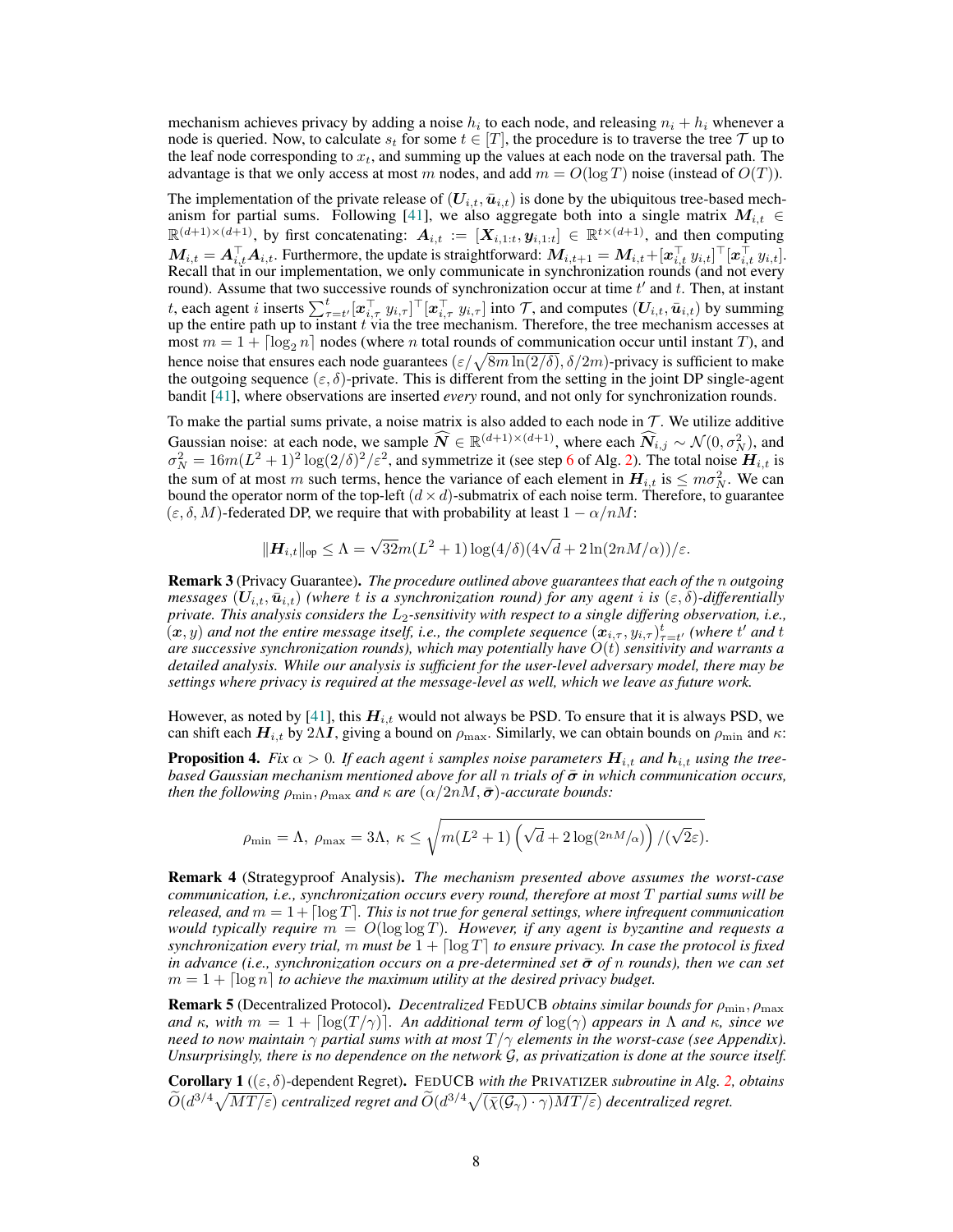

<span id="page-8-0"></span>Figure 1: A comparison of centralized FEDUCB on 3 different axes. Fig. (A) describes the variation in asymptotic per-agent regret for varying privacy budget  $\varepsilon$  (where  $\delta = 0.1$ ); (B) describes the effect of  $n$  in private (solid) vs. non-private (dashed) settings; (C) describes the effect of  $d$  in per-agent regret in the private setting ( $n = O(M \log T)$ ,  $\varepsilon = 1$ ,  $\delta = 0.1$ ). Experiments averaged over 100 runs.

#### 4.4 Experiments

We provide an abridged summary of our experiments (ref. Appendix for all experiments). Here, we focus on the centralized environment, and on the variation of the regret with communication complexity and privacy budget. For all experiments, we assume  $L = S = 1$ . For any d, we randomly fix  $\hat{\theta}^* \in \mathcal{B}_d(1)$ . Each  $\mathcal{D}_{i,t}$  is generated as follows: we randomly sample  $K \leq d^2$  actions x, such that for  $K-1$  actions  $0.5\leq\langle\bm{x},\bm{\theta}^*\rangle\leq0.6$  and for the optimal  $\bm{x}^*,0.7\leq\langle\bm{x}^*,\bm{\theta}^*\rangle\leq0.8$  such that  $\Delta \geq 0.1$  always.  $y_{i,t}$  is sampled from Ber( $\langle x_{i,t}, \theta^* \rangle$ ) such that  $\mathbb{E}[y_{i,t}] = \langle x_{i,t}, \theta^* \rangle$  and  $|y_{i,t}| \leq 1$ . Results are in Fig. [1,](#page-8-0) and experiments are averaged on 100 trials.

**Experiment 1: Privacy Budget.** In this setting, we set  $n = O(M \log T)$ ,  $d = 10$  (to balance communication and performance), and plot the average per-agent regret after  $T = 10^7$  trials for varying M and  $\varepsilon$ , while keeping  $\delta = 0.1$ . Figure [1A](#page-8-0) describes the results, competitive even at large privacy budget.

Experiment 2: Communication. To test the communication-privacy trade-off, we plot the regret curves for  $M = 100$  agents on  $n = O(M^{1.5})$ ,  $O(M \log T)$ ,  $O(MT)$  communication for both private  $(\varepsilon = 1)$  and non-private settings. We observe a tradeoff as highlighted in Remark [1.](#page-5-2)

**Experiment 3: Dependence on** d. Finally, as an ablation, we provide the average per-agent regret curves for  $M = 100$  by varying the dimensionality d. We observe essentially a quadratic dependence.

#### 5 Discussion and Conclusion

The relentless permeance of intelligent decision-making on sensitive user data necessitates the development of technically sound and robust machine learning systems; it is difficult to stress enough the importance of protecting user data in modern times. There is a significant effort  $[7, 22]$  $[7, 22]$  $[7, 22]$  in creating decentralized decision-making systems that benefit from pooling data from multiple sources while maintaining user-level privacy. This research provides an instance of such a system, along with guarantees on both its utility and privacy. From a technical perspective, we make improvements along several fronts – while there has been prior work on multi-agent private linear bandits [\[21,](#page-19-15) [38\]](#page-20-4) our work is the first to provide rigorous guarantees on private linear bandits in the multi-agent setting. Our work additionally provides the first algorithm with regret guarantees for contextual bandits in decentralized networks, extending the work of many on multi-armed bandits [\[39,](#page-20-6) [31,](#page-20-5) [30,](#page-20-8) [14,](#page-19-2) [12\]](#page-19-5).

There are several unresolved questions in this line of work, as highlighted by our algorithm itself. In the decentralized case, our algorithm obtains a communication overhead of  $O(\sqrt{\bar{\chi}}(\mathcal{G}_{\gamma}) \cdot \gamma)$ , which we comment is an artefact of our proof technique. We conjecture that the true dependence scales as  $O(\sqrt{\alpha(\mathcal{G}_{\gamma}) + \gamma})$  (where  $\alpha(\cdot)$  is the independence number of the graph), that would be obtained by an algorithm that bypasses subsampling, with a more sophisticated synchronization technique. Additionally, the lower bound obtained for private contextual bandit estimation [\[41\]](#page-20-7) has an  $O(\varepsilon^{-1})$ dependence on the privacy budget. In the federated setting, given the intricate relationship between communication and privacy, an interesting line of inquiry would be to understand the communicationprivacy tradeoff in more detail, with appropriate lower bounds for fixed communication budgets.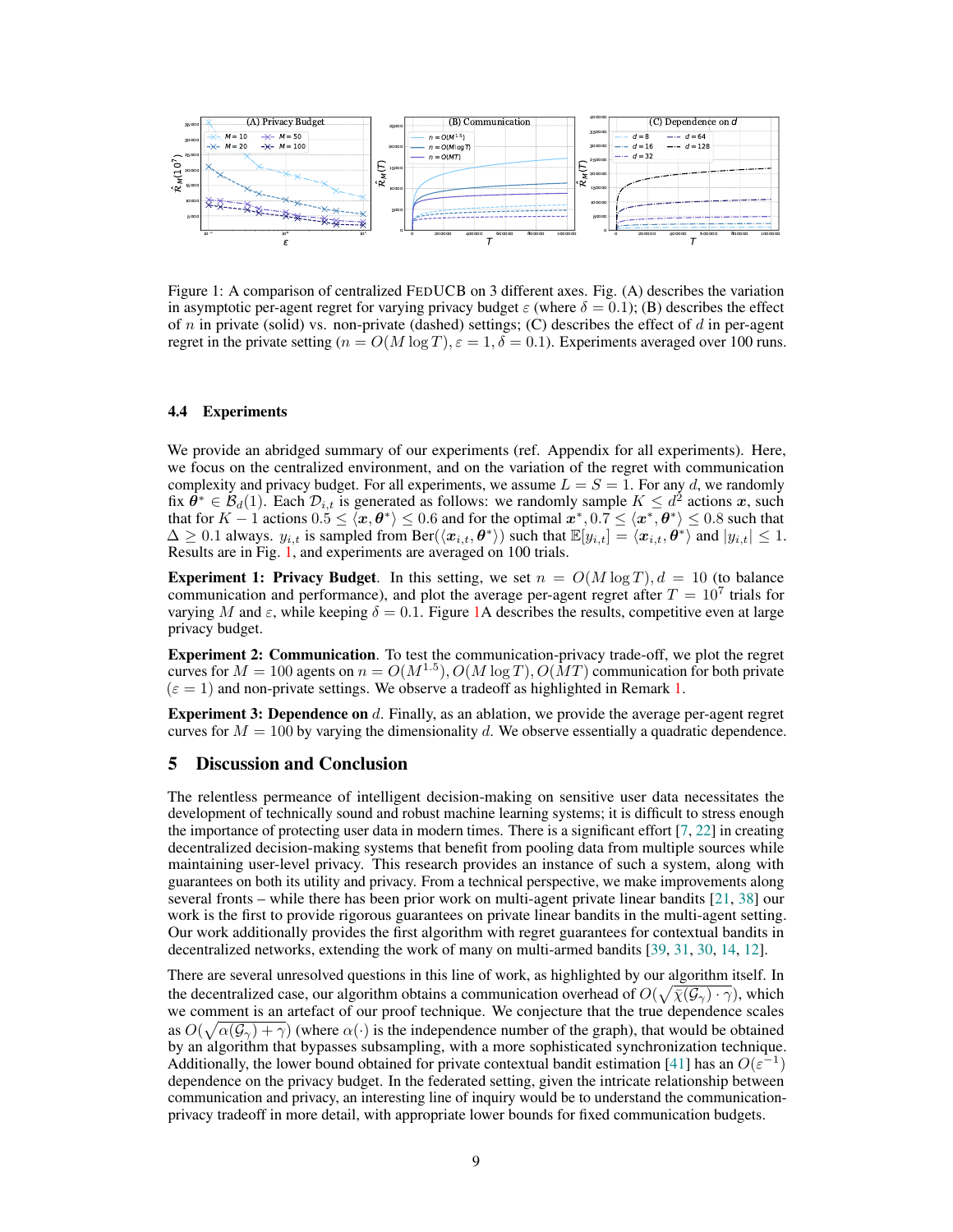# Broader Impact

We envision a world that runs on data-dependent inference. Given the ease of availability of sensitive data, large-scale centralized data sources are not feasible to uphold the best interests and safety of the average user, and decentralized inference mechanisms are a feasible alternative balancing utility with important normative values as privacy, transparency and accountability. This research is a part of such a broader research goal, to create decentralized systems that maintain the security of the end-user in mind. We believe that methods like ours are a starting point for better private algorithms that can be readily deployed in industry, with appropriate guarantees as well. While there are several subsequent steps that can be improved both theoretically and practically, the design for this research from the ground-up has been to ensure robustness and security (sometimes) in lieu of efficiency.

# Funding Disclosures

This project was funded by the MIT Trust:Data Consortium.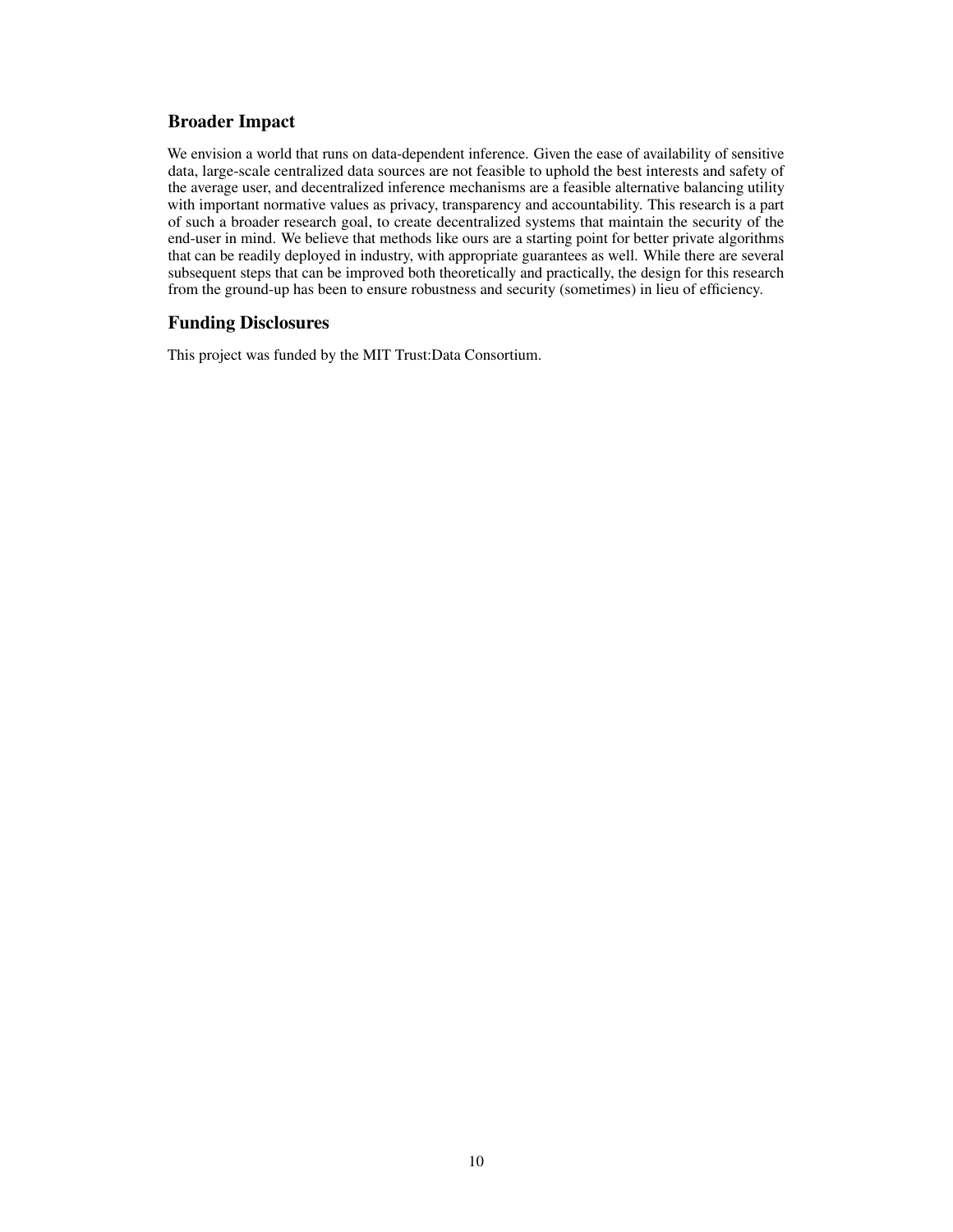# A Full Proofs

Proposition 5 (Communication Complexity, Proposition [1](#page-4-0) of main paper). *If Algorithm [1](#page-3-0) is run with threshold* D*, then total rounds of communication* n *is upper bounded by*  $2\sqrt{\left(dT/D\right)\cdot\log\left(\rho_{\max}/\rho_{\min} + TL^2/d\rho_{\min}\right)} + 4.$ 

*Proof.* We denote the number of (common) bandit trials between two rounds of communication as an epoch. Let  $n' = \sqrt{\frac{DT}{d \log(\rho_{\max}/\rho_{\min} + TL^2/(d\rho_{\min}))} + 1}$ . There can be at most  $\lceil T/n' \rceil$  rounds of communication such that they occur after an epoch of length  $n'$ . On the other hand, if there is any round of communication succeeding an epoch (that begins, say at time t) of length  $\lt n'$ , then for that epoch,  $\log \frac{\det(S_{i,t+n'})}{\det(S_{i,t})} > D/n'$ . Let the communication occur at a set of rounds  $t'_1, ..., t'_n$ . Now, since:

$$
\sum_{i=1}^{n-1} \log \frac{\det\left(\mathbf{S}_{i,t'_{i+1}}\right)}{\det\left(\mathbf{S}_{i,t_i}\right)} = \log \frac{\det\left(\mathbf{S}_{i,T}\right)}{\det\left(\mathbf{S}_{i,0}\right)} \le d \log(\rho_{\max}/\rho_{\min} + TL^2/(d\rho_{\min})),\tag{4}
$$

We have that the total number of communication rounds succeeding epochs of length less than  $n'$  is upper bounded by  $\log \frac{\det(S_{i,T})}{\det(S_{i,0})} \leq d \log(\rho_{\max}/\rho_{\min} + TL^2/(d\rho_{\min})) \cdot (n'/D)$ . Combining both the results together, we have the total rounds of communication as:

$$
n \leq \lceil T/n' \rceil + \lceil d \log(\rho_{\text{max}}/\rho_{\text{min}} + TL^2/(d\rho_{\text{min}})) \cdot (n'/D) \rceil \tag{5}
$$

$$
\leq T/n' + d\log(\rho_{\max}/\rho_{\min} + TL^2/(d\rho_{\min})) \cdot (n'/D) + 2 \tag{6}
$$

 $\Box$ 

Replacing  $n'$  from earlier gives us the final result.

**Proposition 6** ( $\beta_{i,t}$ , Proposition [2](#page-5-0) of main paper). *Consider an instance of the problem where*  $s$ ynchronization occurs exactly n times on instances  $\bar{\sigma}$ , up to and including T trials, and  $\rho_{\min}$ ,  $\rho_{\max}$ *and*  $\kappa$  *are* ( $\alpha/2nM$ )-accurate. Then, for Algorithm [1,](#page-3-0) the sequence  $(\beta_{i,t})_{i\in[M],t\in[T]}$  is  $(\alpha, M, T)$ *accurate where:*

$$
\beta_{i,t} := \sigma \sqrt{2 \log(2/\alpha) + d \log \left( \det(\mathbf{V}_{i,t}) \right) - d \log(M\rho_{\min})} + S\sqrt{M\rho_{\max}} + \kappa \sqrt{M}.
$$

*Proof.* Let  $X_{i \le t}$  denote the set of all observations available to the agent (including private communication from other agents). Furthermore, let the noise-free Gram matrix of all observations as  $G_{i,t} = \sum_{\tau=1}^t x_{i,\tau} x_{i,\tau}^\top + \sum_{\tau=1}^{t_s} \sum_{j=1, j\neq i}^M x_{j,\tau} x_{j,\tau}^\top$  (where  $t_s$  is the last synchronization iteration). We also have that  $V_{i,t} = G_{i,t} + \sum_{j=1}^{M} H_{j,t}$ , and for any t between synchronization rounds  $t_s$ and  $t_{s+1}$ ,  $H_{j,t} = H_{j,t_s}$  for all j. By definition,  $\tilde{\theta}_{i,t} = V_{i,t}^{-1} \tilde{u}_{i,t}$ ,  $\tilde{u}_{t,i} = u_{i,t} + \sum_{j \in [M]} h_{j,t}$  and  $u_{i,t} = X_{i,. Therefore, we have that,$ 

$$
\begin{aligned} \boldsymbol{\theta}^* - \tilde{\boldsymbol{\theta}}_{i,t} &= \boldsymbol{\theta}^* - \boldsymbol{V}_{i,t}^{-1} \left( \boldsymbol{X}_{i,
$$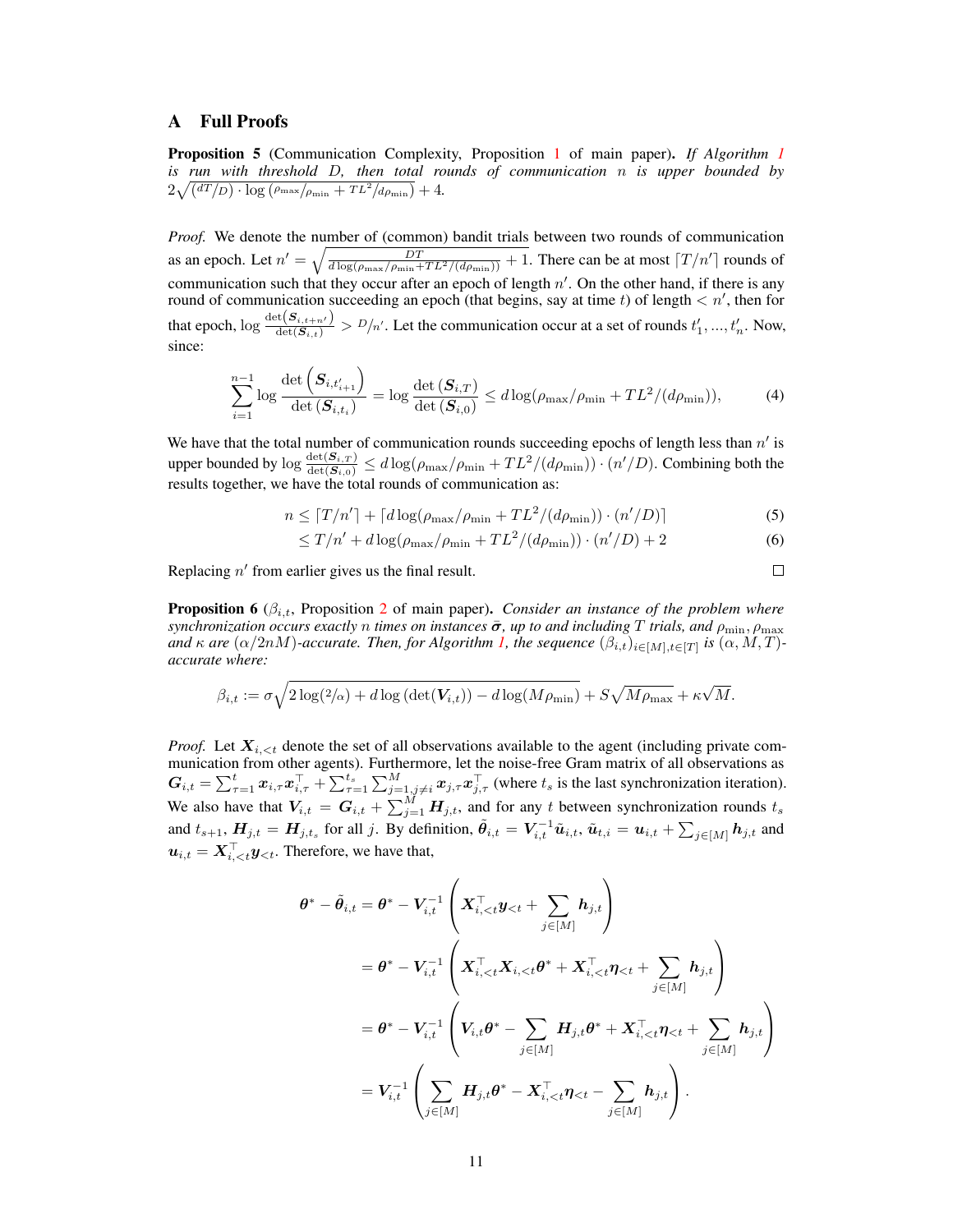Multiplying both sides by  $V_{i,t}^{1/2}$  gives

$$
V_{i,t}^{1/2} \left( \theta^* - \tilde{\theta}_{i,t} \right) = V_{i,t}^{-1/2} \left( \sum_{j \in [M]} H_{j,t} \theta^* - X_{i,  
\n
$$
\implies \left\| \theta^* - \tilde{\theta}_{i,t} \right\|_{V_{i,t}} = \left\| \sum_{j \in [M]} H_{j,t} \theta^* - X_{i,  
\n
$$
\leq \left\| \sum_{j \in [M]} H_{j,t} \theta^* \right\|_{V_{i,t}^{-1}} + \left\| X_{i,
$$
$$
$$

Making the substitution  $H_t = \sum_{j \in [M]} H_{j,t}$ ,

$$
\leq \|H_t \theta^*\|_{H_t^{-1}} + \|X_{i,  
\n(Since  $V_{i,t} \geq \sum_{j \in [M]} H_{j,t}$ )  
\n
$$
\leq \|\theta^*\|_{H_t} + \|X_{i,  
\n(Since  $\forall i \in [M], V_{i,t} \geq G_{i,t} + M\rho_{\min}I$ )
$$
$$

Now, note that since we only require at most  $Mn$  different noise matrices, we only need the noise sequences  $H$  by a union bound over all  $TM$  rounds (T rounds per agent), we can say that simultaneously for all  $i \in [M], t \in [T]$ , with probability at least  $1 - \alpha/2$ ,  $\|\theta^*\|_{H_t} \le \sqrt{\|H_t\|} \|\theta^*\| \le$ Solutional Exercise y for an  $i \in [M], i \in [T],$  with probability at least  $I = \alpha/2$ ,  $\|\mathbf{v}\|_{H_t} \leq \sqrt{\|\mathbf{H}t\|} \|\mathbf{v}\| \leq S\sqrt{M\rho_{\max}}$  and  $\|\sum_{j\in[M]} h_{i,t}\|_{H_{i,t}^{-1}} \leq \kappa \sqrt{M}$ . Next, by Theorem 1 of Abbasi-Yadkori *et al.* have that, with probability at least  $1 - \alpha/2$  simultaneously,

$$
\begin{aligned} \left\| \boldsymbol{X}_{i,
$$

The last step follows from (a) noting that  $\forall i \in [M],$   $G_{i,t}$  +  $M\rho_{\max} I \ge V_{i,t} \ge G_{i,t}$  +  $M\rho_{\min} I \implies$  $\det(G_{i,t} + M\rho_{\max}I) \ge \det(V_{i,t}) \ge \det(G_{i,t} + M\rho_{\min}I)$ , and (b) the trace-determinant inequality. Putting it all together, we have that all  $\beta_{i,t}$  are bounded by  $\bar{\beta}_t$ , given by,

$$
\bar{\beta}_t := \sigma \sqrt{2 \log \frac{2}{\alpha} + d \log \left( \frac{\rho_{\max}}{\rho_{\min}} + \frac{tL^2}{d\rho_{\min}} \right)} + S\sqrt{M\rho_{\max}} + \kappa\sqrt{M}.
$$

<span id="page-11-0"></span>**Lemma 1.** The instantaneous pseudoregret  $r_{i,t}$  obtained by any agent i at any instant t obeys the *following:*

$$
r_{i,t} \leq 2\bar{\beta}_{T}\left\|\boldsymbol{x}_{i,t}\right\|_{\boldsymbol{V}_{i,t}^{-1}}
$$

*Proof.* At every round, each agent i selects an "optimistic" action  $x_{i,t}$  such that,

$$
(\boldsymbol{x}_{i,t}, \bar{\boldsymbol{\theta}}_{i,t}) = \underset{(\boldsymbol{x}, \boldsymbol{\theta}) \in \mathcal{D}_{i,t} \times \mathcal{E}_{i,t}}{\arg \max} \langle \boldsymbol{x}, \boldsymbol{\theta} \rangle. \tag{7}
$$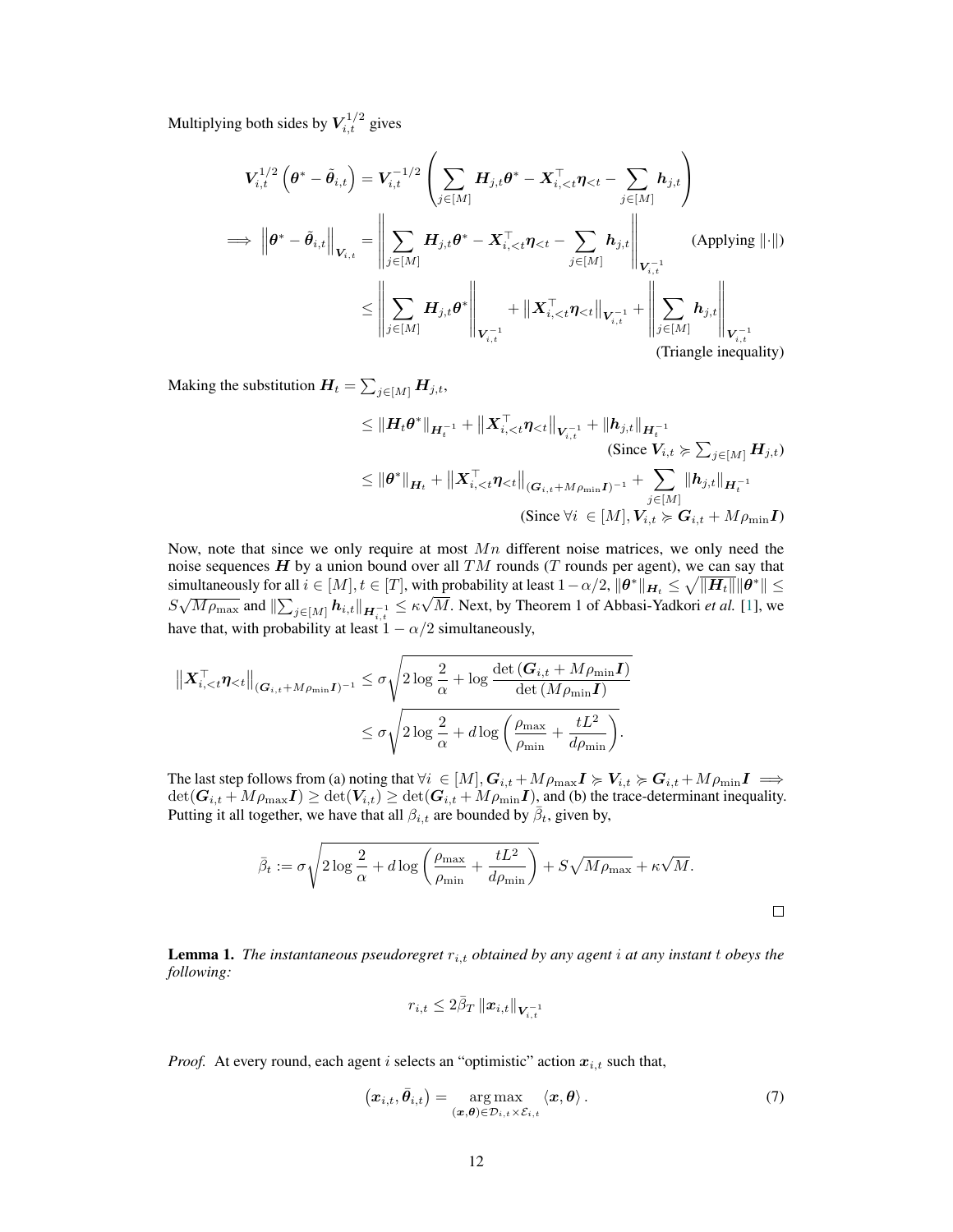Let  $x_{i,t}^*$  be the optimal action at time t for agent i, i.e.,  $x_{i,t}^* = \arg \max_{x \in \mathcal{D}_{i,t}} \langle x, \theta^* \rangle$ . We can then decompose the immediate pseudoregret  $r_{i,t}$  for agent i as the following.

$$
r_{i,t} = \langle x_{i,t}^*, \theta^* \rangle - \langle x_{i,t}, \theta^* \rangle
$$
  
\n
$$
\leq \langle x_{i,t}, \bar{\theta}_{i,t} \rangle - \langle x_{i,t}, \theta^* \rangle
$$
  
\n
$$
= \langle x_{i,t}, \bar{\theta}_{i,t} - \theta^* \rangle
$$
  
\n
$$
= \langle V_{i,t}^{-1/2} x_{i,t}, V_{i,t}^{1/2} (\bar{\theta}_{i,t} - \theta^*) \rangle
$$
  
\n
$$
\leq ||x_{i,t}||_{V_{i,t}^{-1}} ||\bar{\theta}_{i,t} - \theta^*||_{V_{i,t}}
$$
  
\n
$$
\leq ||x_{i,t}||_{V_{i,t}^{-1}} (||\bar{\theta}_{i,t} - \tilde{\theta}_{i,t}||_{V_{i,t}} + ||\tilde{\theta}_{i,t} - \theta^*||_{V_{i,t}})
$$
  
\n
$$
\leq 2\beta_{t,i} ||x_{i,t}||_{V_{i,t}^{-1}}
$$
  
\n
$$
\leq 2\bar{\beta}_T ||x_{i,t}||_{V_{i,t}^{-1}}
$$
  
\n(Since  $\bar{\theta}_{i,t}, \theta^* \in \mathcal{E}_{i,t}$ )  
\n(Since  $\bar{\theta}_{i,t}, \theta^* \in \mathcal{E}_{i,t}$ )  
\n(Since  $\bar{\theta}_{i,t}, \theta^* \in \mathcal{E}_{i,t}$ )  
\n(Since 2 $\bar{\beta}_T ||x_{i,t}||_{V_{i,t}^{-1}}$   
\n(Since 2 $\bar{\beta}_T ||x_{i,t}||_{V_{i,t}^{-1}}$   
\n(Since 2 $\bar{\beta}_T ||x_{i,t}||_{V_{i,t}^{-1}}$   
\n(Since 2 $\bar{\beta}_T ||x_{i,t}||_{V_{i,t}^{-1}}$   
\n(Sine 2)

 $\Box$ 

<span id="page-12-0"></span>**Lemma 2** (Elliptical Potential, Lemma 3 of [\[1\]](#page-19-8), Lemma 22 of [\[41\]](#page-20-7)). *Let*  $x_1, x_2, ..., x_n \in \mathbb{R}^d$  *be vectors such that*  $||x||_2 \leq L$ . Then, for any positive definite matrix  $U_0 \in \mathbb{R}^{d \times d}$ , define  $U_t :=$  $U_{t-1} + x_t x_t^{\top}$  for all t. Then, for any  $\nu > 1$ ,

$$
\sum_{t=1}^n \|\boldsymbol{x}_t\|_{\boldsymbol{U}_{t-1}^{-1}}^2 \leq 2d \log_{\nu} \left( \frac{tr(\boldsymbol{U}_0) + nL^2}{d \det^{1/d}(\boldsymbol{U}_0)} \right).
$$

*Proof.* We urge the readers to refer to [\[41\]](#page-20-7) for a proof of this statement.

 $\Box$ 

Theorem 3 (Private Group Regret with Centralized Controller, Theorem [1](#page-5-1) of the main paper). *Assum-ing Proposition [2](#page-5-0) holds, and synchronization occurs in at least*  $n = \Omega(d \log(\rho_{\max}/\rho_{\min} + TL^2/d\rho_{\min}))$ *rounds, Algorithm [1](#page-3-0) obtains the following group pseudoregret with probability at least*  $1 - \alpha$ *:* 

$$
\mathcal{R}_M(T) = O\left(\sigma\sqrt{MTd}\left(\log\left(\rho_{\max}/\rho_{\min} + TL^2/d\rho_{\min}\right) + \sqrt{\log^2/\alpha} + S\sqrt{M\rho_{\max}} + \kappa\sqrt{M}\right)\right).
$$

*Proof.* Consider a hypothetical agent that takes the following MT actions  $x_{1,1}, x_{2,1}, ..., x_{1,2}, x_{2,2}, ..., x_{M-1,T}, x_{M,T}$  sequentially. Let  $W_{i,t} = M \rho_{\min} I +$  $\sum_{j=1}^M \sum_{u=1}^{t-1} x_{j,u} x_{j,u}^{\top} + \sum_{j=1}^{i-1} x_{j,t} x_{j,t}^{\top}$  be the Gram matrix formed until the hypothetical agent reaches  $x_{i,t}$ . By Lemma [2,](#page-12-0) we have that

$$
\sum_{t=1}^{T} \sum_{i=1}^{M} ||x_{i,t}||_{\mathbf{W}_{i,t}^{-1}}^2 \le 2d \log \left( 1 + \frac{T L^2}{d \rho_{\min}} \right).
$$
 (8)

Now, in the original setting, let  $T_1, T_2, ..., T_{p-1}$  be the trials at which synchronization occurs. After any round  $T_k$  of synchronization, consider the cumulative Gram matrices of all observations obtained until that round as  $V_k$ ,  $k = 1, ..., p - 1$ , regularized by  $M \rho_{\min} I$ , i.e.,  $V_k =$  $\sum_{i\in[M]}\sum_{t=1}^{T_k} x_{i,t}x_{i,t}^{\top} + Mp_{\text{min}}I$ . Finally, let  $V_p$  denote the (regularized) Gram matrix with all trials at time T, and  $V_0 = M \rho_{\min} I$ . Therefore, we have that  $\det(V_0) = (M \rho_{\min})^d$ , and that  $\det(\boldsymbol{V_p}) \leq \left(\frac{\text{tr}(\boldsymbol{V_p})}{d}\right)^d \leq (M\rho_{\text{max}}+MTL^2/d)^d.$  Therefore, for any  $\nu>1,$ 

$$
\log_{\nu} \left( \frac{\det(\boldsymbol{V}_{p})}{\det(\boldsymbol{V}_{0})} \right) \leq d \log_{\nu} \left( \frac{\rho_{\max}}{\rho_{\min}} + \frac{TL^2}{d\rho_{\min}} \right).
$$

Let  $R = \left[d\log_\nu\left(\frac{\rho_{\text{max}}}{\rho_{\text{min}}} + \frac{TL^2}{d\rho_{\text{min}}}\right)\right]$ . It follows that in all but R periods between synchronization,

<span id="page-12-1"></span>
$$
1 \leq \frac{\det(\boldsymbol{V}_k)}{\det(\boldsymbol{V}_{k-1})} \leq \nu.
$$
\n(9)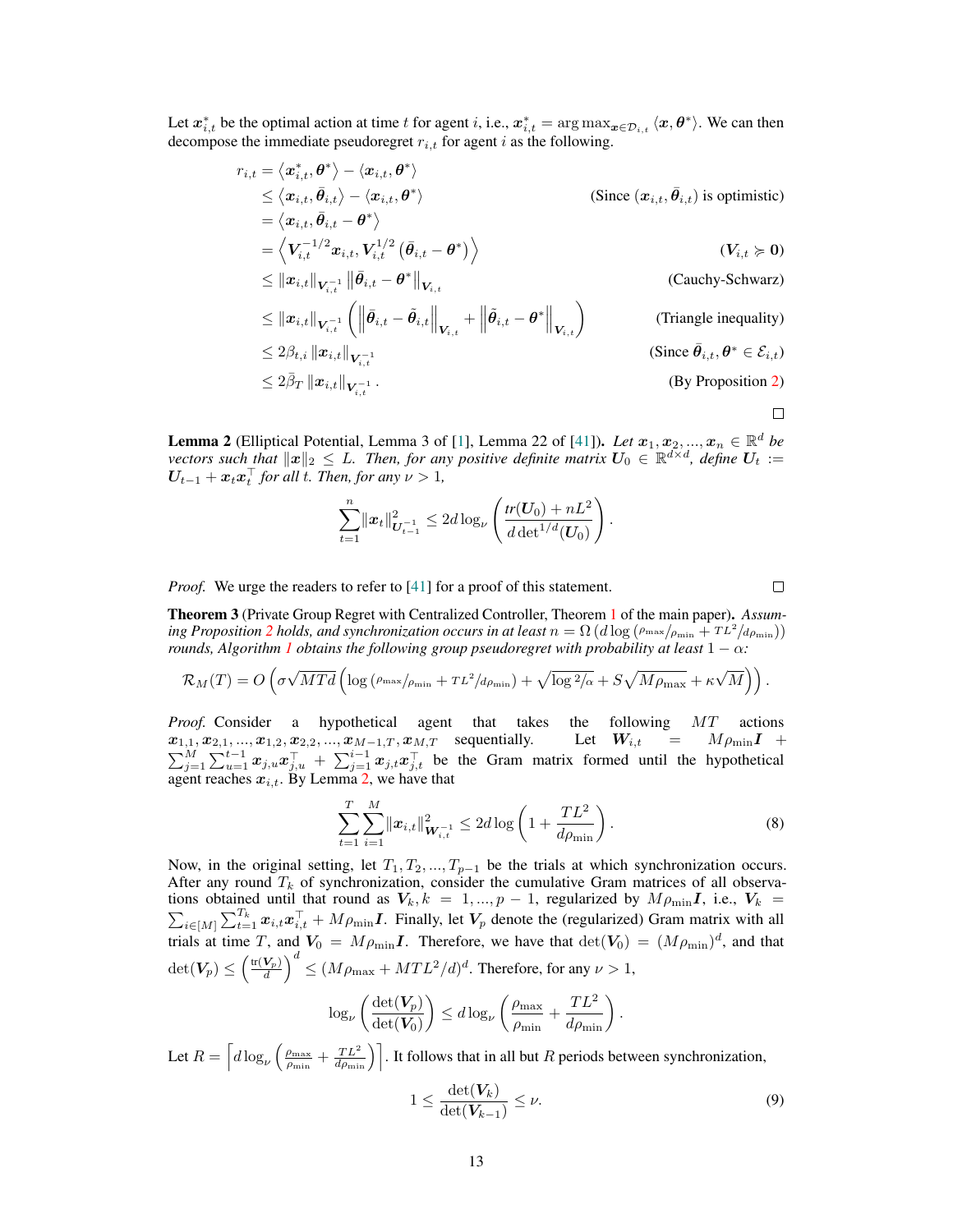We consider the event E to be the period k when Equation [9](#page-12-1) holds. Now, for any  $T_{k-1} \le t \le T_k$ , consider the immediate pseudoregret for any agent  $i$ . By Lemma [1,](#page-11-0) we have

$$
r_{i,t} \leq 2\overline{\beta}_{T} \|x_{i,t}\|_{\mathbf{V}_{i,t}^{-1}} \n\leq 2\overline{\beta}_{T} \|x_{i,t}\|_{(\mathbf{G}_{i,t} + M\rho_{\min} \mathbf{I})^{-1}} \qquad (V_{i,t} \succcurlyeq \mathbf{G}_{i,t} + M\rho_{\min} \mathbf{I}) \n\leq 2\overline{\beta}_{T} \|x_{i,t}\|_{\mathbf{W}_{i,t}^{-1}} \cdot \sqrt{\frac{\det(\mathbf{W}_{i,t})}{\det(\mathbf{G}_{i,t} + M\rho_{\min} \mathbf{I})}} \n\leq 2\overline{\beta}_{T} \|x_{i,t}\|_{\mathbf{W}_{i,t}^{-1}} \cdot \sqrt{\frac{\det(\mathbf{V}_{k})}{\det(\mathbf{G}_{i,t} + M\rho_{\min} \mathbf{I})}} \qquad (V_{k} \succcurlyeq \mathbf{W}_{i,t}) \n\leq 2\overline{\beta}_{T} \|x_{i,t}\|_{\mathbf{W}_{i,t}^{-1}} \cdot \sqrt{\frac{\det(\mathbf{V}_{k})}{\det(\mathbf{V}_{k-1})}} \qquad (G_{i,t} + M\rho_{\min} \mathbf{I} \succcurlyeq \mathbf{V}_{k-1}) \n\leq 2\nu \overline{\beta}_{T} \|x_{i,t}\|_{\mathbf{W}_{i,t}^{-1}} \qquad \qquad \text{(Event } E \text{ holds})
$$

Now, we can sum up the immediate pseudoregret over all such periods where  $E$  holds to obtain the total regret for these periods. With probability at least  $1 - \alpha$ ,

$$
\begin{split} \text{Regret}(T, E) &= \sum_{i=1}^{M} \sum_{t \in [T]: \text{E is true}} r_{i, t} \\ &\leq \sqrt{MT \left( \sum_{i=1}^{M} \sum_{t \in [T]: \text{E is true}} r_{i, t}^2 \right)} \\ &\leq 2\nu \bar{\beta}_T \sqrt{MT \left( \sum_{i=1}^{M} \sum_{t \in [T]: \text{E is true}} ||x_{i, t}||_{\mathbf{W}_{i, t}^{-1}} \right)} \\ &\leq 2\nu \bar{\beta}_T \sqrt{MT \left( \sum_{i=1}^{M} \sum_{t \in [T]} ||x_{i, t}||_{\mathbf{W}_{i, t}^{-1}} \right)} \\ &\leq 2\nu \bar{\beta}_T \sqrt{2MT d \log_{\nu} \left( 1 + \frac{TL^2}{d \rho_{\min}} \right)}. \end{split}
$$

Now let us consider the periods in which  $E$  does not hold. In any such period between synchronization of length  $t_k = T_k - T_{k-1}$ , we have, for any agent *i*, the regret accumulated given by:

$$
\begin{aligned} \text{Regret}([T_{k-1},T_k])&=\sum_{t=T_{k-1}}^{T_k}\sum_{i=1}^Mr_{i,t}\\&\leq 2\nu\bar{\beta}_T\left(\sum_{i=1}^M\sqrt{t_k\sum_{t=T_{k-1}}^{T_k}\|\boldsymbol{x}_{i,t}\|_{\boldsymbol{V}_{i,t}^{-1}}^2}\right)\\&\leq 2\nu\bar{\beta}_T\left(\sum_{i=1}^M\sqrt{t_k\log_{\nu}\left(\frac{\det(\boldsymbol{V}_{i,t+t_k})}{\det(\boldsymbol{V}_{i,t})}\right)}\right)\\&\leq 2\nu\bar{\beta}_T\left(\sum_{i=1}^M\sqrt{t_k\log_{\nu}\left(\frac{\det(\boldsymbol{G}_{i,t+t_k}+M\rho_{\max}\boldsymbol{I})}{\det(\boldsymbol{G}_{i,t}+M\rho_{\min}\boldsymbol{I})}\right)}\right)\end{aligned}
$$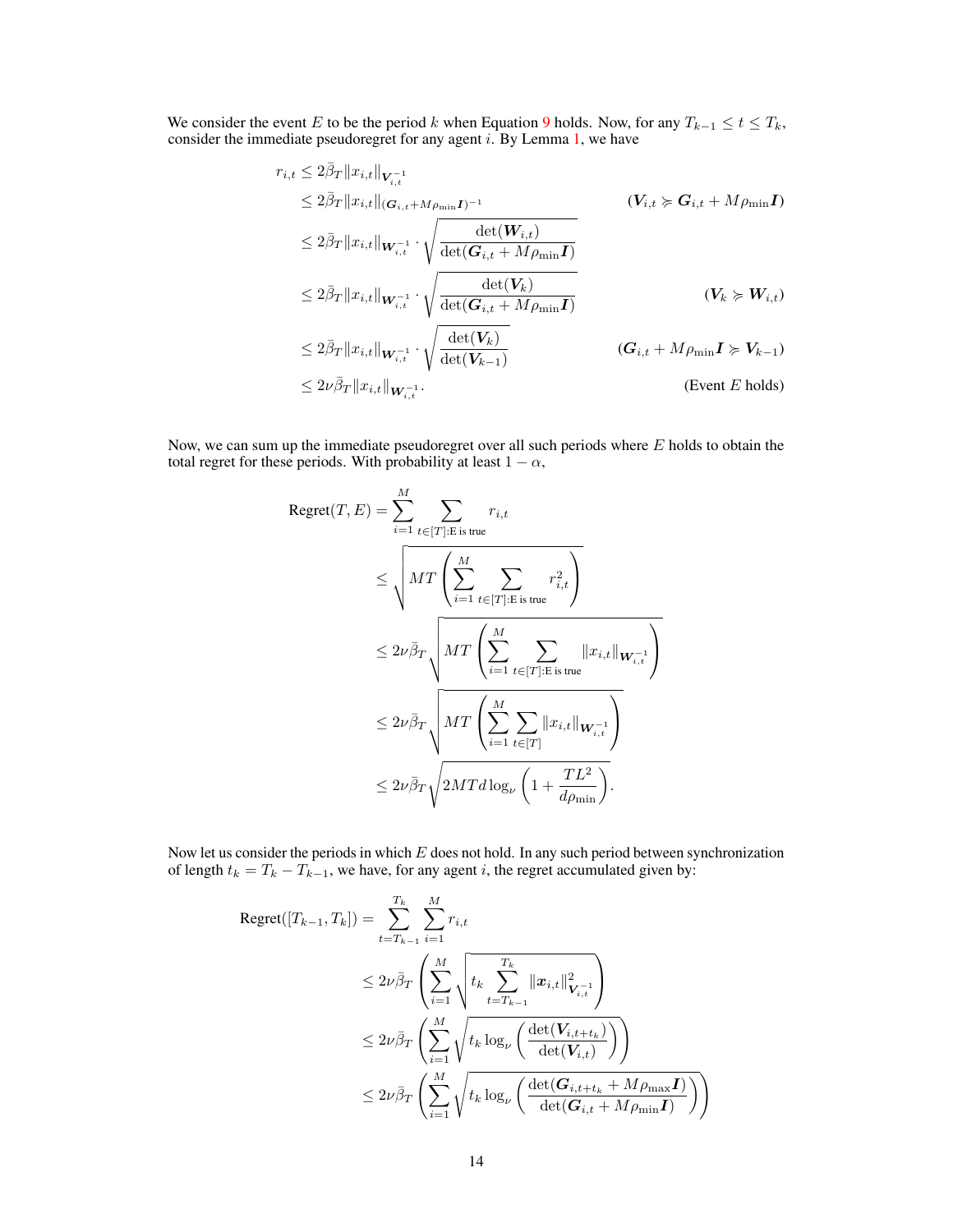By Algorithm [1,](#page-3-0) we know that for all agents,  $t_k \log_{\nu} \left( \frac{\det(G_{i,t+t_k} + Mp_{\max}I)}{\det(G_{i,t} + Mp_{\min}I)} \right) \le D$  (since there would be a synchronization round otherwise), therefore

$$
\leq 2\nu \bar{\beta}_T M \sqrt{D}.
$$

Now, note that of the total  $p$  periods between synchronizations, only at most  $R$  periods will not have event  $E$  be true. Therefore, the total regret over all these periods can be bound as,

$$
\begin{aligned} \text{Regret}(T, \bar{E}) &\leq R \cdot 2\nu \bar{\beta}_T M \sqrt{D} \\ &\leq 2\nu \bar{\beta}_T M \sqrt{D} \left( d \log_{\nu} \left( \frac{\rho_{\text{max}}}{\rho_{\text{min}}} + \frac{TL^2}{d \rho_{\text{min}}} \right) + 1 \right). \end{aligned}
$$

Adding it all up together gives us,

 $Regret(T) = Regret(T, E) + Regret(T, \overline{E})$ 

$$
\leq 2\nu\bar{\beta}_T\left[\sqrt{2MTd\log_{\nu}\left(\frac{\rho_{\max}}{\rho_{\min}}+\frac{TL^2}{d\rho_{\min}}\right)}+M\sqrt{D}\left(d\log_{\nu}\left(\frac{\rho_{\max}}{\rho_{\min}}+\frac{TL^2}{d\rho_{\min}}\right)+1\right)\right]
$$

Setting  $D = 2Td\left(\log_{\nu}\left(\frac{\rho_{\text{max}}}{\rho_{\text{min}}} + \frac{TL^2}{d\rho_{\text{min}}}\right) + 1\right)^{-1}$ , we have:

$$
Regret(T) \le 4\nu\bar{\beta}_T \sqrt{2MTd\left(\log_{\nu}\left(\frac{\rho_{\max}}{\rho_{\min}} + \frac{TL^2}{d\rho_{\min}}\right) + 1\right)}
$$
  

$$
\le 4\nu \left(\sigma \sqrt{2\log\frac{2}{\alpha} + d\log\left(\frac{\rho_{\max}}{\rho_{\min}} + \frac{TL^2}{d\rho_{\min}}\right)} + S\sqrt{M\rho_{\max}} + \kappa\sqrt{M}\right) \sqrt{2MTd\left(\log_{\nu}\left(\frac{\rho_{\max}}{\rho_{\min}} + \frac{TL^2}{d\rho_{\min}}\right) + 1\right)}
$$

Optimizing over  $\nu$  gives us the final result. Asymptotically, we have (setting  $\nu = e$ ), with probability at least  $1 - \alpha$ ,

$$
\text{Regret}(T) = O\left(\sigma\sqrt{MTd}\left(\log\left(\frac{\rho_{\max}}{\rho_{\min}} + \frac{TL^2}{d\rho_{\min}}\right) + \sqrt{\log\frac{2}{\alpha}}\right)\right). \tag{10}
$$

Theorem 4 (Decentralized Private Group Regret, Theorem [2](#page-6-2) of the main paper). *Assuming Proposition [2](#page-5-0) holds, and synchronization occurs in at least* n =  $\Omega\left(d(\bar{\chi}(\mathcal{G}_{\gamma})\cdot\gamma)(1+\tilde{L}^2)^{-1}\log\left(\rho_{\max}/\rho_{\min}+TL^2/\tilde{d}\rho_{\min}\right)\right)$  rounds, decentralized FEDUCB *obtains the following group pseudoregret with probability at least*  $1 - \alpha$ *:* 

$$
\mathcal{R}_M(T) = O\left(\sigma\sqrt{M(\bar{\chi}(\mathcal{G}_{\gamma}) \cdot \gamma)Td}\left(\log\left(\frac{\rho_{\max}}{\rho_{\min}} + \frac{TL^2}{\gamma d\rho_{\min}}\right) + \sqrt{\log\frac{2}{\alpha}} + S\sqrt{M\rho_{\max}} + \kappa\sqrt{M}\right)\right).
$$

*Proof.* The proof for this setting is similar to the centralized variant. We can first partition the power graph  $\mathcal{G}_{\gamma}$  of the communication network  $\mathcal{G}$  into a clique cover  $\mathcal{C} = \cup_i C_i$ . The overall regret can then be decomposed as the following.

$$
Regret(T) = \sum_{i=1}^{M} \sum_{t=1}^{T} r_{i,t}
$$

$$
= \sum_{C \in \mathcal{C}} \sum_{i \in C} \sum_{t=1}^{T} r_{i,t}
$$

$$
= \sum_{C \in \mathcal{C}} Regret_C(T).
$$

Here, Regret<sub>C</sub>(T) denotes the cumulative pseudoregret of all agents within the clique C. It is clear that since there is no communication between agents in different cliques, their behavior is independent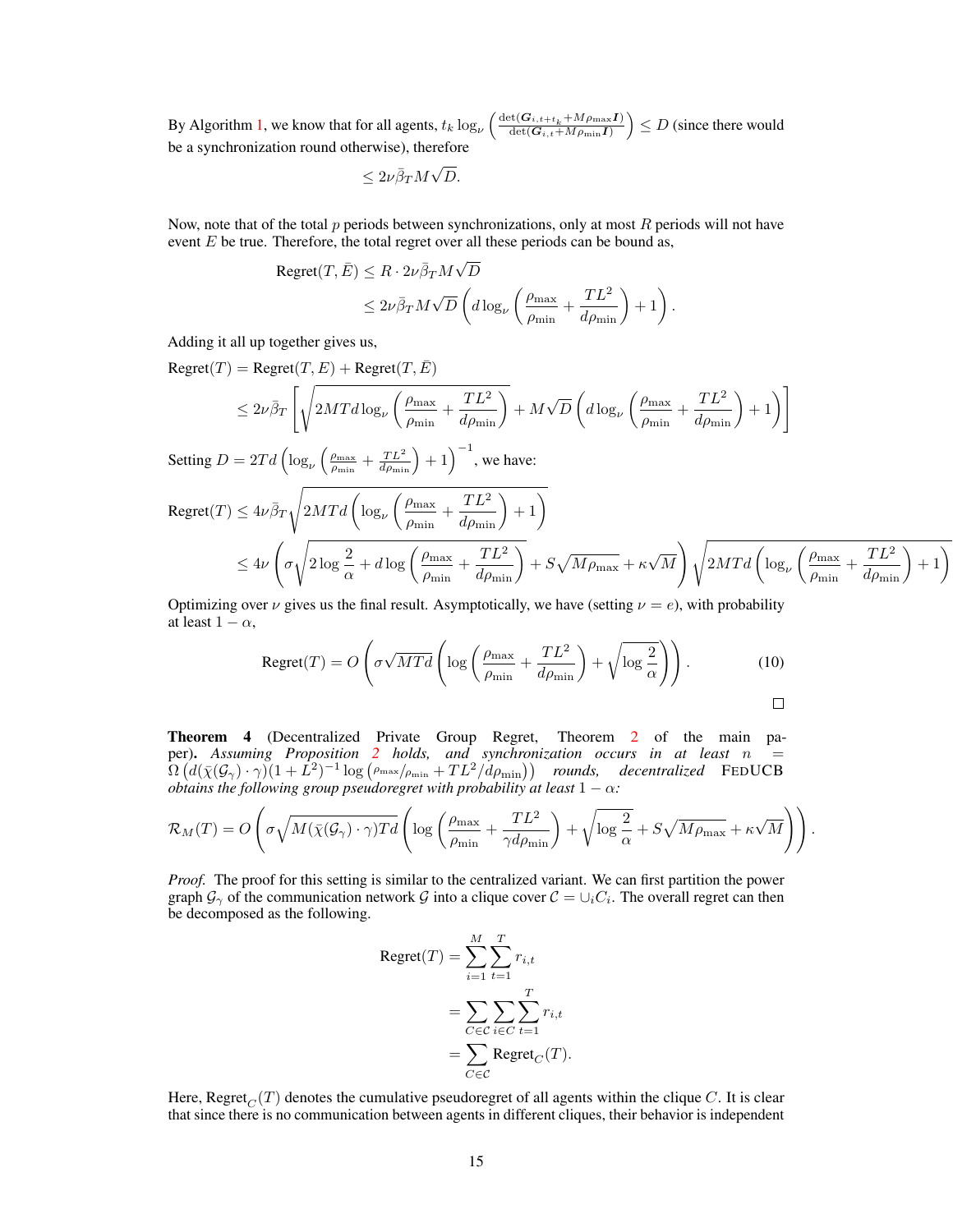<span id="page-15-0"></span>Algorithm 3 Decentralized FedUCB $(D, M, T, \rho_{\min}, \rho_{\max}, \mathcal{G}, \gamma)$ 1: Initialization:  $\forall i, \forall g \in [\gamma],$  set  $S_{i,1}^{(g)} \leftarrow 0, s_{i,1}^{(g)} \leftarrow 0, H_{i,0}^{(g)} \leftarrow 0, h_{i,0}^{(g)} \leftarrow 0, U_{i,1}^{(g)} \leftarrow 0, \bar{u}_{i,1}^{(g)} \leftarrow 0$ . 2: for each iteration  $t \in [T]$  do 3: for each agent  $i \in [M]$  do 4: Set subsampling index  $g \leftarrow t \mod \gamma$ . 5: Run lines 4-13 of Algorithm 1 with  $S_{i,t}^{(g)}$ ,  $S_{i,t}^{(g)}$ ,  $U_{i,t}^{(g)}$ ,  $\bar{u}_{i,t}^{(g)}$ ,  $V_{i,t}^{(g)}$ ,  $\bar{u}_{i,t}^{(g)}$ ,  $H_{i,t}^{(g)}$ ,  $h_{i,t}^{(g)}$ <br>6: **if**  $\log \left( \frac{\det (V_{i,t}^{(g)} + \bar{u}_{i,t}^{(g)} (\bar{u}_{i,t}^{(g)})^{\top} + M(\rho_{\max} - \rho_{\min})I)}$  $\det\!\left(\boldsymbol{S}^{\left(g\right)}_{i,t}\right)$  $\left\langle \right\rangle \geq\frac{D}{(\Delta t_{i,g}+1)(1+L^{2})}$  then 7: REQUEST TO SYNCHRONIZE $(i, g) \leftarrow$  True. 8: **end if**  $9$ : **if**  $\text{Rec}$ 9: **if REQUEST TO SYNCHRONIZE** $(i, g)$  then<br>10: **BROADCAST Message SYNCHRONIZE** $(i, g)$ BROADCAST Message SYNCHRONIZE $(i, g, t)$  from agent i at time t to all neighbors. 11: end if 12: **for** message m received at time t by agent i **do** 13: if  $m = \text{SYNCHRONIZE}(i', g', t')$  then 14: **if** i' belongs to the same clique as i and  $t' \geq t - \gamma$  then 15: Agent sends  $\hat{Q}_{i,t}^{(g')} \rightarrow \text{PRIVATIZER}$  and gets  $\hat{U}_{i,t+1}^{(g')}$ ,  $\hat{u}_{i,t+1}^{(g')} \leftarrow \text{PRIVATIZER}$ . 16: Agent broadcasts  $\hat{U}_{i,t+1}^{(g')}$ ,  $\hat{u}_{i,t+1}^{(g')}$  to all neighbors. 17: end if 18: **if**  $m = \hat{U}_{i',t'+1}^{(g')}$ ,  $\hat{u}_{i',t'+1}^{(g')}$  then 19: **if** i' belongs to the same clique as i and  $t' \geq t - \gamma$  then 20:<br>
Agent updates  $S_{i,t+1}^{(g')}$ ,  $S_{i,t+1}^{(g')}$  with  $\hat{U}_{i',t'+1}^{(g')}$ ,  $\hat{u}_{i',t'+1}^{(g')}$ 21: end if 22: end if  $23:$  end if  $24:$  end for 24: end for<br>25: end for end for 26: end for

and we can analyse each clique separately. Now, consider  $\kappa$  sequences given by  $s_1, ..., s_\kappa$ , where  $s_i = (i, i + \kappa, i + 2\kappa, ..., i + (\lfloor T/\kappa \rfloor - 1)\kappa)$ . For any clique C we can furthermore decompose the regret as follows.

$$
Regret_C(T) = \sum_{i \in C} \sum_{t=1}^T r_{i,t}
$$

$$
= \sum_{i \in C} \sum_{j=1}^\kappa \sum_{t \in s_j} r_{i,t}
$$

$$
= \sum_{j=1}^\gamma Regret_{C,j}(T).
$$

Here Regret $_{C,j}(T)$  denotes the cumulative pseudoregret of the  $j^{th}$  subsequence. We will now bound each of these regret terms individually, with an identical argument as the centralized case. This can be done since the behavior of the algorithm in each of these subsequences is independent: each sequence  $s_i$  corresponds to a different Gram matrix and least-squares estimate, and is equivalent to each agent running  $\gamma$  parallel bandit algorithms. We now bound each of the regret terms Regret $_{C,i}(T)$  via an identical argument as the centralized case. Let  $\bar{\sigma}_j$  be the subsequence of  $[T]$  containing every  $j^{th}$ index, i.e.,  $\bar{\sigma}_j = j, j + \gamma, j + 2\gamma, ..., j + \lceil T/\gamma - 1 \rceil \gamma$ . For any clique C, and index j we compare the pulls of each agent within  $C$  to the pulls taken by an agent pulling arms in a round-robin manner  $(x_{i,j})_{i \in C, j \in \bar{\sigma}_j}$ . This corresponds to a total of  $|C|T/\gamma$  pulls.

Now, it is crucial to see that according to Algorithm [3,](#page-15-0) if a signal to synchronize has been sent by any agent  $i \in C$  at any time t (belonging to subsequence j), then the  $j^{th}$  parameter set  $V_{i,t}^{(j)}$  is used first at time t (by each agent in C), then at time  $t + \gamma$  (at which time each agent in C broadcasts their parameters, since by this time each other agent will have received the signal to synchronize, as they are at most distance  $\gamma$  apart), and next at time  $t + 2\gamma$ , upon which they will be fully synchronized.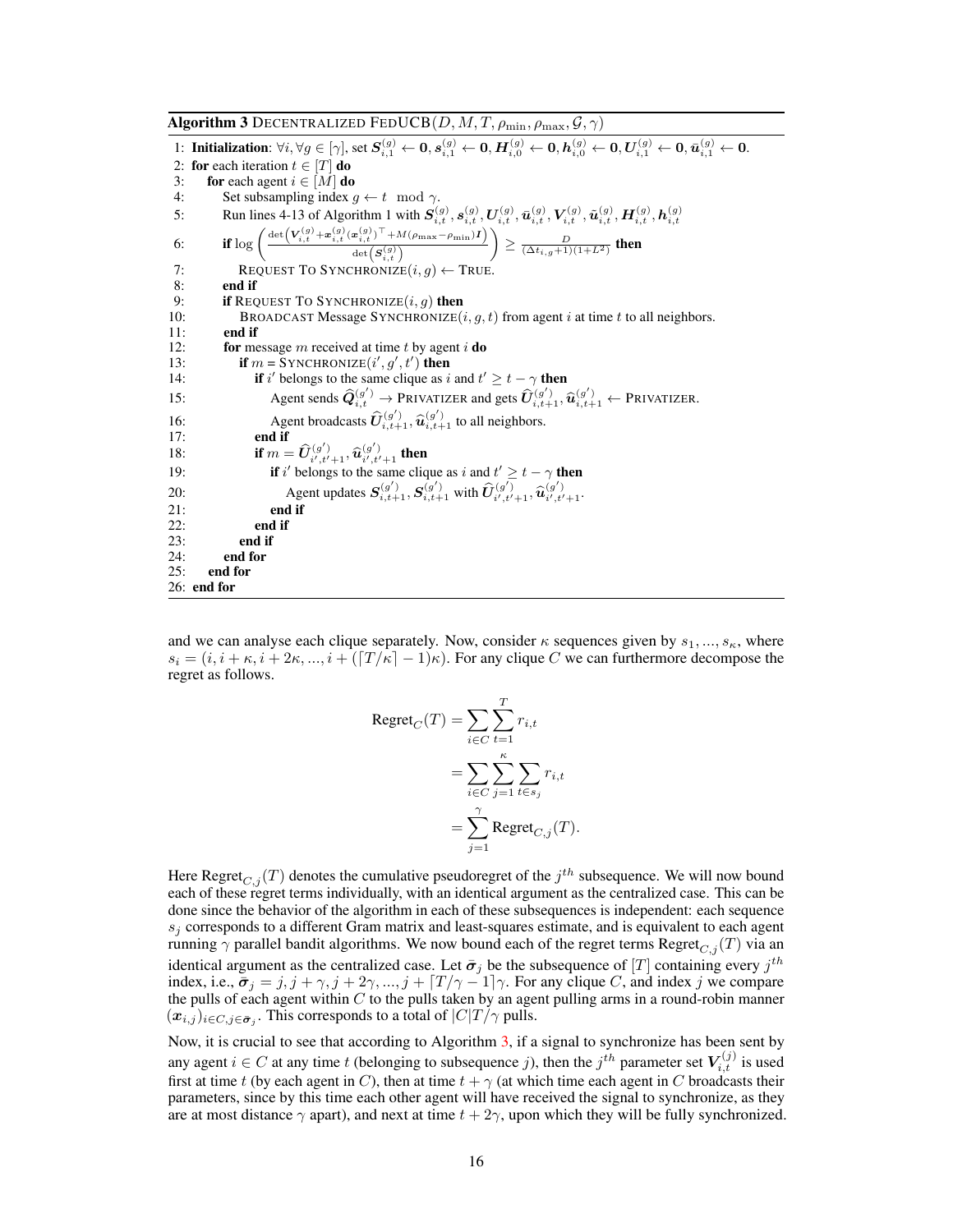Now, if we denote the rounds  $n_{C,j} \subset \bar{\sigma}_j$  as the rounds in which each agent broadcasted their  $j^{th}$ parameter sets, then for any  $\tau \in n_{C,j}$ , all agents in C have identical  $j^{th}$  parameter sets at instant  $\tau + 1$ , and for each instant  $\tau - 1$ , all agents in C will obey the synchronization threshold for the  $j^{th}$ set of parameters, (log-det condition).

Now, we denote by  $W_{i,t}^{(j,C)}$  the Gram matrix obtained by the hypothetical round-robin agent for subsequence  $j$  in clique  $C$ . By Lemma [2,](#page-12-0) we have that

$$
\sum_{t \in \bar{\sigma}_j} \sum_{i \in C} ||x_{i,t}||^2_{(W_{i,t}^{(j,C)})^{-1}} \le 2d \log \left(1 + \frac{TL^2}{\gamma d \rho_{\min}}\right).
$$
 (11)

After any round  $T_k$  of synchronization, consider the cumulative Gram matrices of all observations obtained until that round as  $V_k^{(j,C)}$  $k_k^{(j,C)}, k = 1, ..., n_{j,C} - 1$ , regularized by  $|C|\rho_{\min} I$ , i.e.,  $V_k^{(j,C)}$ P  $\frac{r^{(j,C)}}{k} =$  $\sum_{i \in C} \sum_{t \in \bar{\sigma}_j : t < T_k} x_{i,t} x_{i,t}^{\top} + |C|\rho_{\min} I$ . Finally, let  $V_p$  denote the (regularized)  $j^{th}$  Gram matrix with all trials from agents within C at time T, and  $V_0^{(j,C)} = |C|\rho_{\min}I$ . Therefore, we have that  $\det(\overline{V}_0^{(j,C)}) = (|C|\rho_{\min})^d,$  and that  $\det(\overline{V}_{n_{j,C}}) \leq \left(\frac{\operatorname{tr}(\overline{V}_{n_{j,C}}^{(j,C)})}{d}\right)$ d  $\Big)^d \leq (|C|\rho_{\text{max}} + |C|TL^2/(\gamma d))^d.$ Therefore, for any  $\nu > 1$ ,

$$
\log_{\nu}\left(\frac{\det(\mathbf{V}_{n_{j,C}}^{(j,C)})}{\det(\mathbf{V}_0^{(j,C)})}\right) \leq d \log_{\nu}\left(\frac{\rho_{\max}}{\rho_{\min}} + \frac{TL^2}{\gamma d\rho_{\min}}\right).
$$

Let  $R = \left[d\log_\nu\left(\frac{\rho_{\text{max}}}{\rho_{\text{min}}} + \frac{TL^2}{\gamma d \rho_{\text{min}}}\right)\right]$ . It follows that in all but R periods between synchronization,

<span id="page-16-0"></span>
$$
1 \le \frac{\det(V_k^{(j,C)})}{\det(V_{k-1}^{(j,C)})} \le \nu.
$$
\n(12)

We consider the event E to be the period k when Equation [12](#page-16-0) holds. Now, for any  $T_{k-1} \le t \le T_k$ , consider the immediate pseudoregret for any agent i. By Lemma [1,](#page-11-0) we have for any agent  $i \in C$  and  $t \in \bar{\sigma}_i$ :

$$
r_{i,t} \leq 2\bar{\beta}_{T} \|x_{i,t}\|_{(\mathbf{V}_{i,t}^{(j,C)})^{-1}} \n\leq 2\bar{\beta}_{T} \|x_{i,t}\|_{(\mathbf{G}_{i,t}^{(j,C)})^{-1}} \cdot \sqrt{\frac{\det(\mathbf{W}_{i,t}^{(j,C)})}{\det(\mathbf{G}_{i,t}^{(j,C)} + |C|\rho_{\min} \mathbf{I})}} \n\leq 2\bar{\beta}_{T} \|x_{i,t}\|_{(\mathbf{W}_{i,t}^{(j,C)})^{-1}} \cdot \sqrt{\frac{\det(\mathbf{W}_{i,t}^{(j,C)})}{\det(\mathbf{G}_{i,t}^{(j,C)} + |C|\rho_{\min} \mathbf{I})}} \n\leq 2\bar{\beta}_{T} \|x_{i,t}\|_{(\mathbf{W}_{i,t}^{(j,C)})^{-1}} \cdot \sqrt{\frac{\det(\mathbf{V}_{k}^{(j,C)})}{\det(\mathbf{G}_{i,t}^{(j,C)} + |C|\rho_{\min} \mathbf{I})}} \qquad (\mathbf{V}_{k}^{(j,C)} \succcurlyeq \mathbf{W}_{i,t}^{(j,C)}) \n\leq 2\bar{\beta}_{T} \|x_{i,t}\|_{(\mathbf{W}_{i,t}^{(j,C)})^{-1}} \cdot \sqrt{\frac{\det(\mathbf{V}_{k}^{(j,C)})}{\det(\mathbf{V}_{k-1}^{(j,C)})}} \qquad (\mathbf{G}_{i,t}^{(j,C)} + |C|\rho_{\min} \mathbf{I} \succcurlyeq \mathbf{V}_{k-1}^{(j,C)}) \n\leq 2\nu \bar{\beta}_{T} \|x_{i,t}\|_{(\mathbf{W}_{i,t}^{(j,C)})^{-1}} \cdot \sqrt{\frac{\det(\mathbf{V}_{k}^{(j,C)})}{\det(\mathbf{V}_{k-1}^{(j,C)})}} \qquad (\mathbf{G}_{i,t}^{(j,C)} + |C|\rho_{\min} \mathbf{I} \succcurlyeq \mathbf{V}_{k-1}^{(j,C)}) \n\qquad \qquad \text{(Event } E \text{ holds})
$$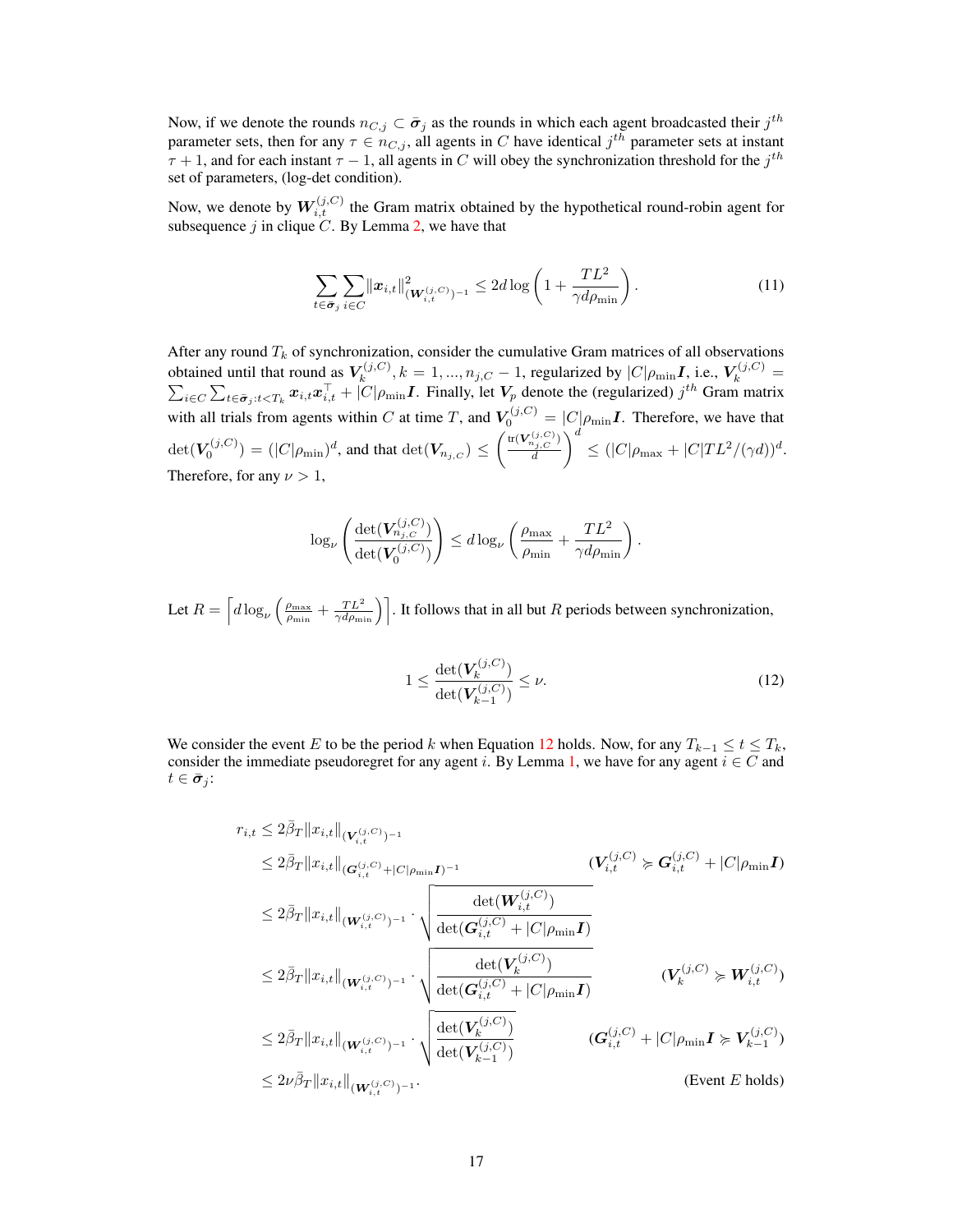Now, we can sum up the immediate pseudoregret over all such periods where  $E$  holds to obtain the total regret for these periods. With probability at least  $1 - \alpha$ ,

$$
\begin{split} \text{Regret}_{C,j}(T,E) &= \sum_{i \in C} \sum_{t \in \bar{\sigma}_j: E \text{ is true}} r_{i,t} \\ &\leq \sqrt{\frac{|C|T}{\gamma} \left(\sum_{i \in C} \sum_{t \in \bar{\sigma}_j: E \text{ is true}} r_{i,t}^2\right)} \\ &\leq 2\nu \bar{\beta}_T \sqrt{\frac{|C|T}{\gamma} \left(\sum_{i \in C} \sum_{t \in \bar{\sigma}_j: E \text{ is true}} ||x_{i,t}||_{(\mathbf{W}_{i,t}^{(j,C)})^{-1}}\right)} \\ &\leq 2\nu \bar{\beta}_T \sqrt{\frac{|C|T}{\gamma} \left(\sum_{i \in C} \sum_{t \in \bar{\sigma}_j} ||x_{i,t}||_{(\mathbf{W}_{i,t}^{(j,C)})^{-1}}\right)} \\ &\leq 2\nu \bar{\beta}_T \sqrt{2\frac{|C|T}{\gamma} d \log_{\nu} \left(1 + \frac{TL^2}{\gamma d \rho_{\min}}\right)}. \end{split}
$$

Now let us consider the periods in which  $E$  does not hold for any subsample  $j$ . In any such period between synchronization of length  $t_k = T_k - T_{k-1}$ , we have, for any agent i, the regret accumulated given by:

$$
\begin{split} \text{Regret}_{C,j}([T_{k-1},T_k]) &= \sum_{t=T_{k-1}}^{T_k} \sum_{i \in C} r_{i,t} \\ &\leq 2\nu \bar{\beta}_T \left( \sum_{i \in C} \sqrt{\frac{t_k \sum_{t=T_{k-1}}^{T_k} \|x_{i,t}\|_{(V_{i,t}^{(j)})^{-1}}^2}{\det(V_{i,t}^j)^{-1}}} \right) \\ &\leq 2\nu \bar{\beta}_T \left( \sum_{i \in C} \sqrt{\frac{t_k \log_{\nu} \left( \frac{\det(V_{i,t+t_k}^j)}{\det(V_{i,t}^j)} \right)}{\det(V_{i,t}^j)}} \right) \\ &\leq 2\nu \bar{\beta}_T \left( \sum_{i \in C} \sqrt{\frac{t_k \log_{\nu} \left( \frac{\det(G_{i,t+t_k}^j + |C|\rho_{\max} \mathbf{I})}{\det(G_{i,t}^j + |C|\rho_{\min} \mathbf{I})} \right)}} \right) \end{split}
$$

By Algorithm [1,](#page-3-0) we know that for all agents,  $t_k \log_{\nu} \left( \frac{\det(G_{i,t+t_k} + Mp_{\max}I)}{\det(G_{i,t} + Mp_{\min}I)} \right) \le D$  (since there would be a synchronization round otherwise), therefore √

$$
\leq 2\nu\beta_T|C|\sqrt{D}.
$$

Now, note that of the total  $p$  periods between synchronizations, only at most  $R$  periods will not have event  $E$  be true. Therefore, the total regret over all these periods can be bound as,

$$
\begin{aligned} \text{Regret}_{C,j}(T,\bar{E}) &\leq R \cdot 2\nu \bar{\beta}_T |C| \sqrt{D} \\ &\leq 2\nu \bar{\beta}_T |C| \sqrt{D} \left( d \log_{\nu} \left( \frac{\rho_{\max}}{\rho_{\min}} + \frac{TL^2}{d\rho_{\min}} \right) + 1 \right). \end{aligned}
$$

In a manner identical to the centralized case, we can obtain the total pseudoregret within a clique  $C$  for subsampling index  $j$  by choosing an appropriate value of  $D$ . Note that since the broadcast between agents happens at an additional delay of 1 trial, the value D must be scaled by a factor of  $1 + \sup_{x \in \mathcal{D}_{i,t}} ||x||_2^2$  to bound the additional term in the determinant (by the matrix-determinant lemma), giving us the extra  $1 + L^2$  term from the proof. Finally, summing up the above over all  $C \in \mathcal{C}$ and  $j \in [\gamma]$  and noting that  $|C| \leq M \forall C \in \mathcal{C}$ , and that  $|\mathcal{C}| = \bar{\chi}(\mathcal{G}_{\gamma})$  gives us the final result.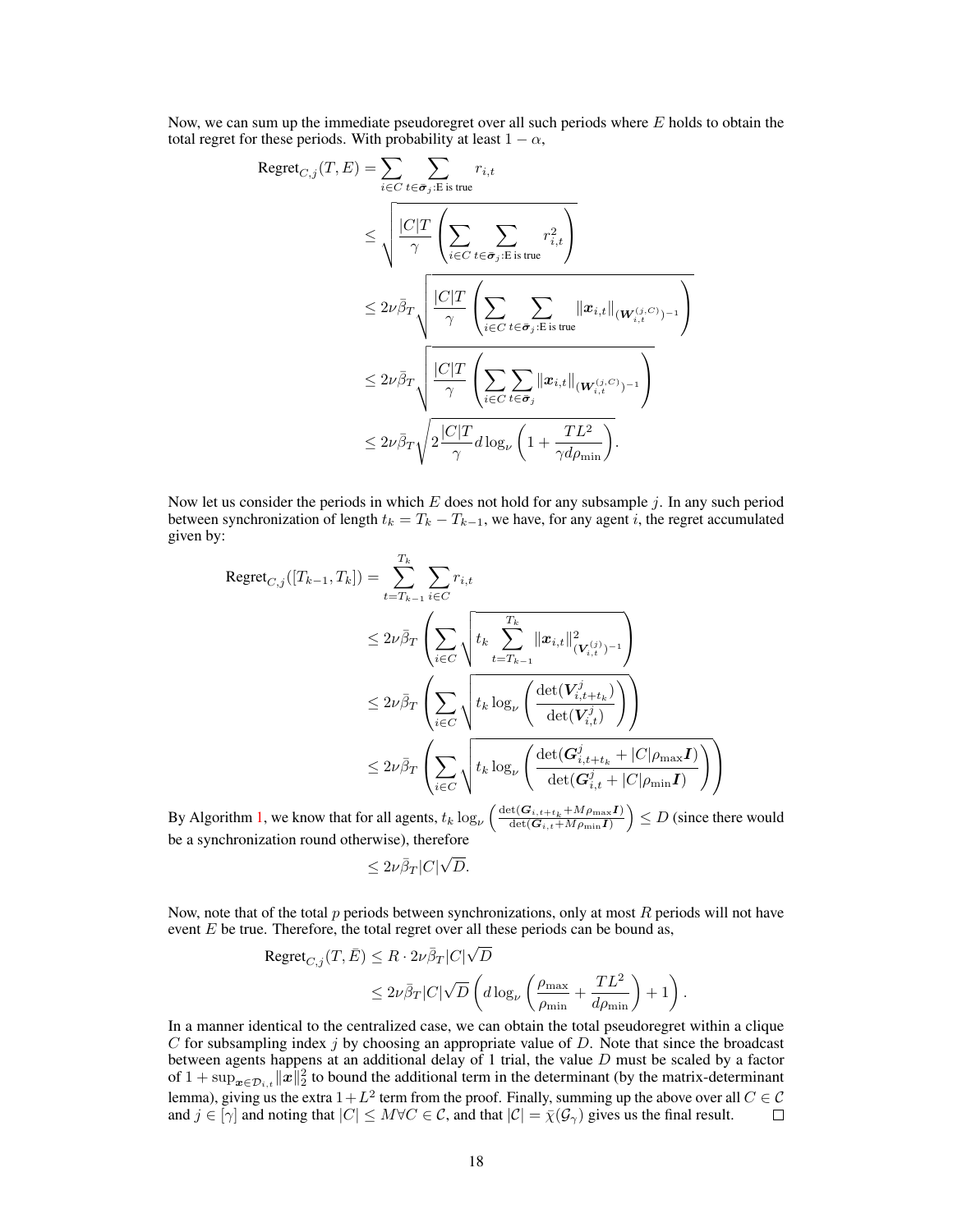

<span id="page-18-0"></span>Figure 2: An experimental comparison of centralized FEDUCB on varying the minimum gap between arms  $\Delta$ , for various values of the privacy budget  $\rho_{\min}$ .

**Proposition 7.** *Fix*  $\alpha > 0$ . *If each agent i samples noise parameters*  $H_{i,t}$  *and*  $h_{i,t}$  *using the treebased Gaussian mechanism mentioned above for all n trials of*  $\bar{\sigma}$  *in which communication occurs, then the following*  $\rho_{\min}$ ,  $\rho_{\max}$  *and*  $\kappa$  *are*  $(\alpha/2nM, \bar{\sigma})$ *-accurate bounds:* 

$$
\rho_{\min} = \Lambda, \ \rho_{\max} = 3\Lambda, \ \kappa \le \sqrt{m(L^2+1)\left(\sqrt{d} + 2\log(2nM/\alpha)\right)/(\sqrt{2}\varepsilon)}.
$$

*Proof.* The proof follows directly from Shariff and Sheffet [\[41\]](#page-20-7), Proposition 11. Instead of  $\alpha/2n$ , we replace the parameter as  $\alpha/2nM$ . П

Remark 6 (Decentralized Protocol). *Decentralized* FEDUCB *obtains similar bounds for* ρmin, ρmax *and*  $\kappa$ , with  $m = 1 + \lceil \log(T / \gamma) \rceil$ . An additional term of  $\log(\gamma)$  appears in  $\Lambda$  and  $\kappa$ , since we *need to now maintain* γ *partial sums with at most* T /γ *elements in the worst-case (see Appendix). Unsurprisingly, there is no dependence on the network* G*, as privatization is done at the source itself.*

**Discussion.** In the decentralized version of the algorithm, each agent maintains  $\gamma$  sets of parameters that are used in a round-robin manner. Note that this implies that each parameter set is used at most  $T/\gamma$  times per agent. This implies that in the worst case, each agent will communicate at most  $T/\gamma$ partial sums related to this parameter set, hence needing at most  $1 + \lceil \log(T / \gamma) \rceil$  separate nodes of the tree-based mechanism for the particular set of parameters, which leads to the additional log  $\gamma$  in the bounds as well. Next, when determining  $\kappa$ , each agent will not require M-accurate bounds, since it communicates with only  $|C|$  other agents. However, in the worst case, a centrally-positioned node belongs to a small clique but can still communicate with all other  $M - 1$  nodes (i.e., they can still obtain the partial sums broadcasted), and hence we maintain the factor  $M$  to ensure privacy.

## Additional Experiments

In addition to the experiments in the main paper, we conduct ablations with variations in  $\Delta$ . Figure [2](#page-18-0) summarizes the results when run on  $M = 10$  agents for different privacy budgets and arm gaps. As expected, the overall regret decreases as the gap increases, and the algorithm becomes less sensitive to privacy budget altogether.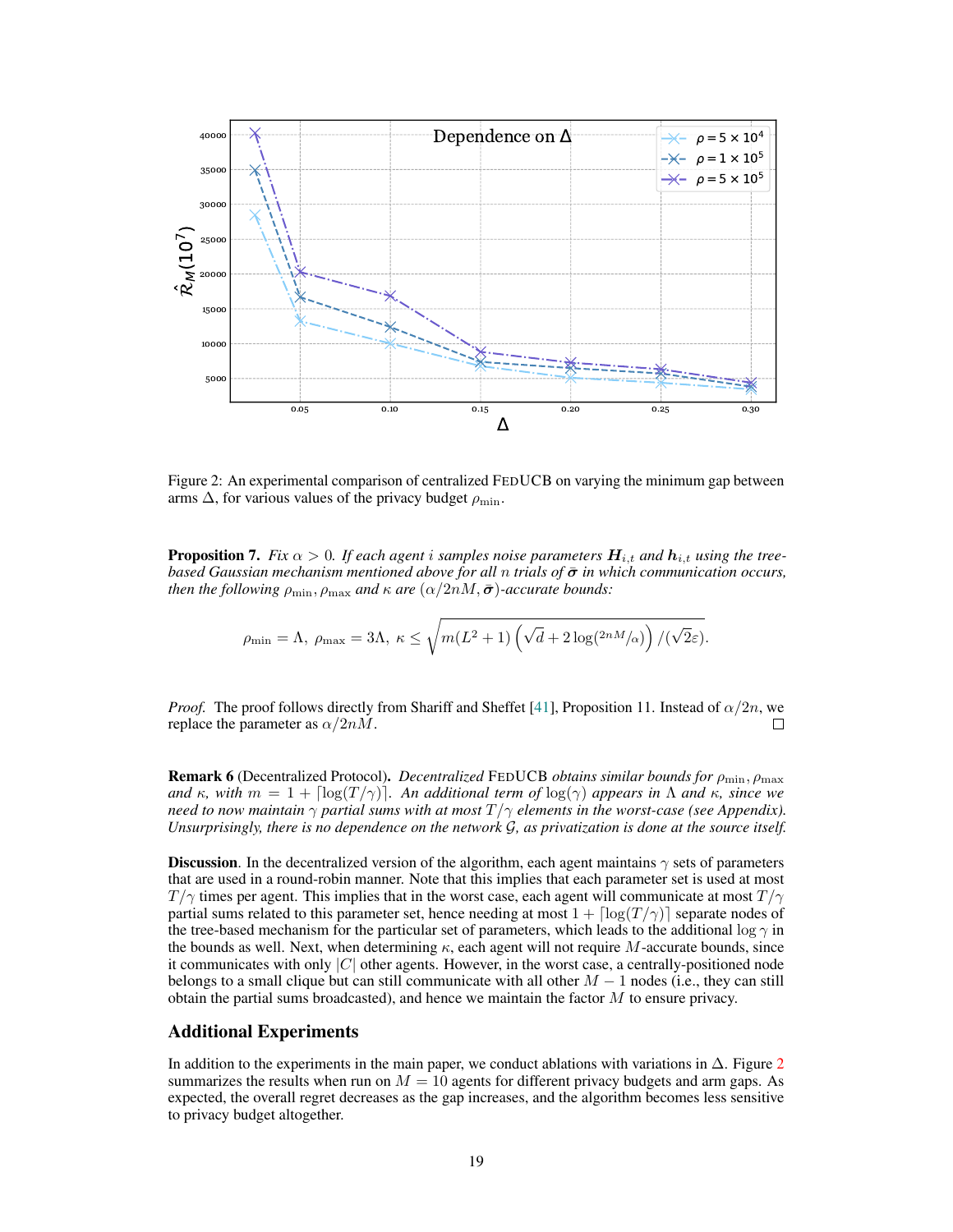## References

- <span id="page-19-8"></span>[1] Yasin Abbasi-Yadkori, Dávid Pál, and Csaba Szepesvári. Improved algorithms for linear stochastic bandits. In *Advances in Neural Information Processing Systems*, pages 2312–2320, 2011.
- <span id="page-19-18"></span>[2] Shipra Agrawal and Navin Goyal. Analysis of thompson sampling for the multi-armed bandit problem. In *Conference on Learning Theory*, pages 39–1, 2012.
- <span id="page-19-17"></span>[3] Shipra Agrawal and Navin Goyal. Further optimal regret bounds for thompson sampling. In *Artificial Intelligence and Statistics*, pages 99–107, 2013.
- <span id="page-19-16"></span>[4] Peter Auer, Nicolo Cesa-Bianchi, and Paul Fischer. Finite-time analysis of the multiarmed bandit problem. *Machine learning*, 47(2-3):235–256, 2002.
- <span id="page-19-7"></span>[5] Swapna Buccapatnam, Atilla Eryilmaz, and Ness B Shroff. Stochastic bandits with side observations on networks. In *The 2014 ACM international conference on Measurement and modeling of computer systems*, pages 289–300, 2014.
- <span id="page-19-13"></span>[6] Joseph A Calandrino, Ann Kilzer, Arvind Narayanan, Edward W Felten, and Vitaly Shmatikov. " you might also like:" privacy risks of collaborative filtering. In *2011 IEEE symposium on security and privacy*, pages 231–246. IEEE, 2011.
- <span id="page-19-20"></span>[7] Igor Calzada and Esteve Almirall. Data ecosystems for protecting european citizens' digital rights. *Transforming Government: People, Process and Policy*, 2020.
- <span id="page-19-6"></span>[8] Nicolo Cesa-Bianchi, Claudio Gentile, and Giovanni Zappella. A gang of bandits. In *Advances in Neural Information Processing Systems*, pages 737–745, 2013.
- <span id="page-19-14"></span>[9] T-H Hubert Chan, Elaine Shi, and Dawn Song. Privacy-preserving stream aggregation with fault tolerance. In *International Conference on Financial Cryptography and Data Security*, pages 200–214. Springer, 2012.
- <span id="page-19-11"></span>[10] TH Hubert Chan, Elaine Shi, and Dawn Song. Private and continual release of statistics. In *International Colloquium on Automata, Languages, and Programming*, pages 405–417. Springer, 2010.
- <span id="page-19-0"></span>[11] Kaize Ding, Jundong Li, and Huan Liu. Interactive anomaly detection on attributed networks. In *Proceedings of the Twelfth ACM International Conference on Web Search and Data Mining*, pages 357–365, 2019.
- <span id="page-19-5"></span>[12] Abhimanyu Dubey and Alex Pentland. Cooperative multi-agent bandits with heavy tails. *arXiv preprint arXiv:2008.06244*, 2020.
- <span id="page-19-4"></span>[13] Abhimanyu Dubey and Alex Pentland. Kernel methods for cooperative multi-agent contextual bandits. *arXiv preprint arXiv:2008.06220*, 2020.
- <span id="page-19-2"></span>[14] Abhimanyu Dubey and Alex Pentland. Private and byzantine-proof cooperative decision-making. In *Proceedings of the 19th International Conference on Autonomous Agents and MultiAgent Systems*, pages 357–365, 2020.
- <span id="page-19-1"></span>[15] Audrey Durand, Charis Achilleos, Demetris Iacovides, Katerina Strati, Georgios D Mitsis, and Joelle Pineau. Contextual bandits for adapting treatment in a mouse model of de novo carcinogenesis. In *Machine Learning for Healthcare Conference*, pages 67–82, 2018.
- <span id="page-19-9"></span>[16] Cynthia Dwork. Differential privacy. *Encyclopedia of Cryptography and Security*, pages 338–340, 2011.
- <span id="page-19-12"></span>[17] Cynthia Dwork, Moni Naor, Toniann Pitassi, and Guy N Rothblum. Differential privacy under continual observation. In *Proceedings of the forty-second ACM symposium on Theory of computing*, pages 715–724, 2010.
- <span id="page-19-10"></span>[18] Cynthia Dwork, Aaron Roth, et al. The algorithmic foundations of differential privacy. *Foundations and Trends® in Theoretical Computer Science*, 9(3–4):211–407, 2014.
- <span id="page-19-19"></span>[19] Pierre Fraigniaud. Locality in distributed graph algorithms, 2016.
- <span id="page-19-3"></span>[20] Robin C Geyer, Tassilo Klein, and Moin Nabi. Differentially private federated learning: A client level perspective. *arXiv preprint arXiv:1712.07557*, 2017.
- <span id="page-19-15"></span>[21] Awni Hannun, Brian Knott, Shubho Sengupta, and Laurens van der Maaten. Privacy-preserving contextual bandits. *arXiv preprint arXiv:1910.05299*, 2019.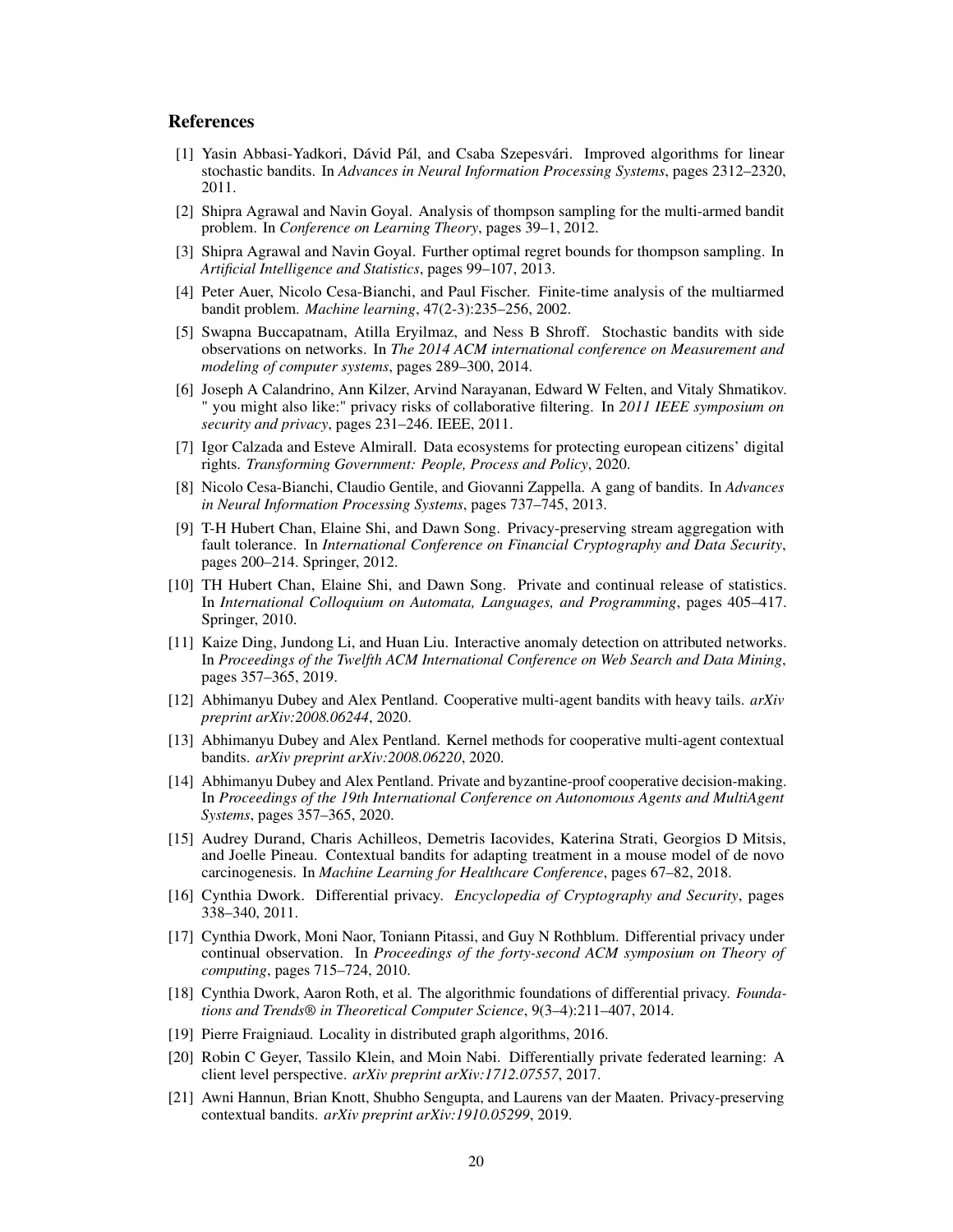- <span id="page-20-1"></span>[22] Thomas Hardjono and Alex Pentland. Data cooperatives: Towards a foundation for decentralized personal data management. *arXiv preprint arXiv:1905.08819*, 2019.
- <span id="page-20-17"></span>[23] Moritz Hardt and Guy N Rothblum. A multiplicative weights mechanism for privacy-preserving data analysis. In *2010 IEEE 51st Annual Symposium on Foundations of Computer Science*, pages 61–70. IEEE, 2010.
- <span id="page-20-0"></span>[24] Xiaoguang Huo and Feng Fu. Risk-aware multi-armed bandit problem with application to portfolio selection. *Royal Society open science*, 4(11):171377, 2017.
- <span id="page-20-16"></span>[25] Roger Iyengar, Joseph P Near, Dawn Song, Om Thakkar, Abhradeep Thakurta, and Lun Wang. Towards practical differentially private convex optimization. In *2019 IEEE Symposium on Security and Privacy (SP)*, pages 299–316. IEEE, 2019.
- <span id="page-20-15"></span>[26] Prateek Jain, Pravesh Kothari, and Abhradeep Thakurta. Differentially private online learning. In *Conference on Learning Theory*, pages 24–1, 2012.
- <span id="page-20-2"></span>[27] Peter Kairouz, H Brendan McMahan, Brendan Avent, Aurélien Bellet, Mehdi Bennis, Arjun Nitin Bhagoji, Keith Bonawitz, Zachary Charles, Graham Cormode, Rachel Cummings, et al. Advances and open problems in federated learning. *arXiv preprint arXiv:1912.04977*, 2019.
- <span id="page-20-3"></span>[28] Jakub Konečnỳ, H Brendan McMahan, Felix X Yu, Peter Richtárik, Ananda Theertha Suresh, and Dave Bacon. Federated learning: Strategies for improving communication efficiency. *arXiv preprint arXiv:1610.05492*, 2016.
- <span id="page-20-13"></span>[29] Nathan Korda, Balázs Szörényi, and Li Shuai. Distributed clustering of linear bandits in peer to peer networks. In *Journal of machine learning research workshop and conference proceedings*, volume 48, pages 1301–1309. International Machine Learning Society, 2016.
- <span id="page-20-8"></span>[30] Peter Landgren, Vaibhav Srivastava, and Naomi Ehrich Leonard. Distributed cooperative decision-making in multiarmed bandits: Frequentist and bayesian algorithms. In *2016 IEEE 55th Conference on Decision and Control (CDC)*, pages 167–172. IEEE, 2016.
- <span id="page-20-5"></span>[31] Peter Landgren, Vaibhav Srivastava, and Naomi Ehrich Leonard. On distributed cooperative decision-making in multiarmed bandits. In *2016 European Control Conference (ECC)*, pages 243–248. IEEE, 2016.
- <span id="page-20-9"></span>[32] Peter Landgren, Vaibhav Srivastava, and Naomi Ehrich Leonard. Social imitation in cooperative multiarmed bandits: Partition-based algorithms with strictly local information. In *2018 IEEE Conference on Decision and Control (CDC)*, pages 5239–5244. IEEE, 2018.
- <span id="page-20-14"></span>[33] Lihong Li, Wei Chu, John Langford, and Robert E Schapire. A contextual-bandit approach to personalized news article recommendation. In *Proceedings of the 19th international conference on World wide web*, pages 661–670, 2010.
- <span id="page-20-19"></span>[34] Nathan Linial. Locality in distributed graph algorithms. *SIAM Journal on computing*, 21(1):193– 201, 1992.
- <span id="page-20-10"></span>[35] Keqin Liu and Qing Zhao. Decentralized multi-armed bandit with multiple distributed players. In *2010 Information Theory and Applications Workshop (ITA)*, pages 1–10. IEEE, 2010.
- <span id="page-20-12"></span>[36] Keqin Liu and Qing Zhao. Distributed learning in cognitive radio networks: Multi-armed bandit with distributed multiple players. In *2010 IEEE International Conference on Acoustics, Speech and Signal Processing*, pages 3010–3013. IEEE, 2010.
- <span id="page-20-11"></span>[37] Keqin Liu and Qing Zhao. Distributed learning in multi-armed bandit with multiple players. *IEEE Transactions on Signal Processing*, 58(11):5667–5681, 2010.
- <span id="page-20-4"></span>[38] Mohammad Malekzadeh, Dimitrios Athanasakis, Hamed Haddadi, and Ben Livshits. Privacypreserving bandits. *arXiv preprint arXiv:1909.04421*, 2019.
- <span id="page-20-6"></span>[39] David Martínez-Rubio, Varun Kanade, and Patrick Rebeschini. Decentralized cooperative stochastic multi-armed bandits. In *Advances in Neural Information Processing Systems*, 2019.
- <span id="page-20-18"></span>[40] Nikita Mishra and Abhradeep Thakurta. (nearly) optimal differentially private stochastic multi-arm bandits. In *Proceedings of the Thirty-First Conference on Uncertainty in Artificial Intelligence*, pages 592–601. AUAI Press, 2015.
- <span id="page-20-7"></span>[41] Roshan Shariff and Or Sheffet. Differentially private contextual linear bandits. In *Advances in Neural Information Processing Systems*, pages 4296–4306, 2018.